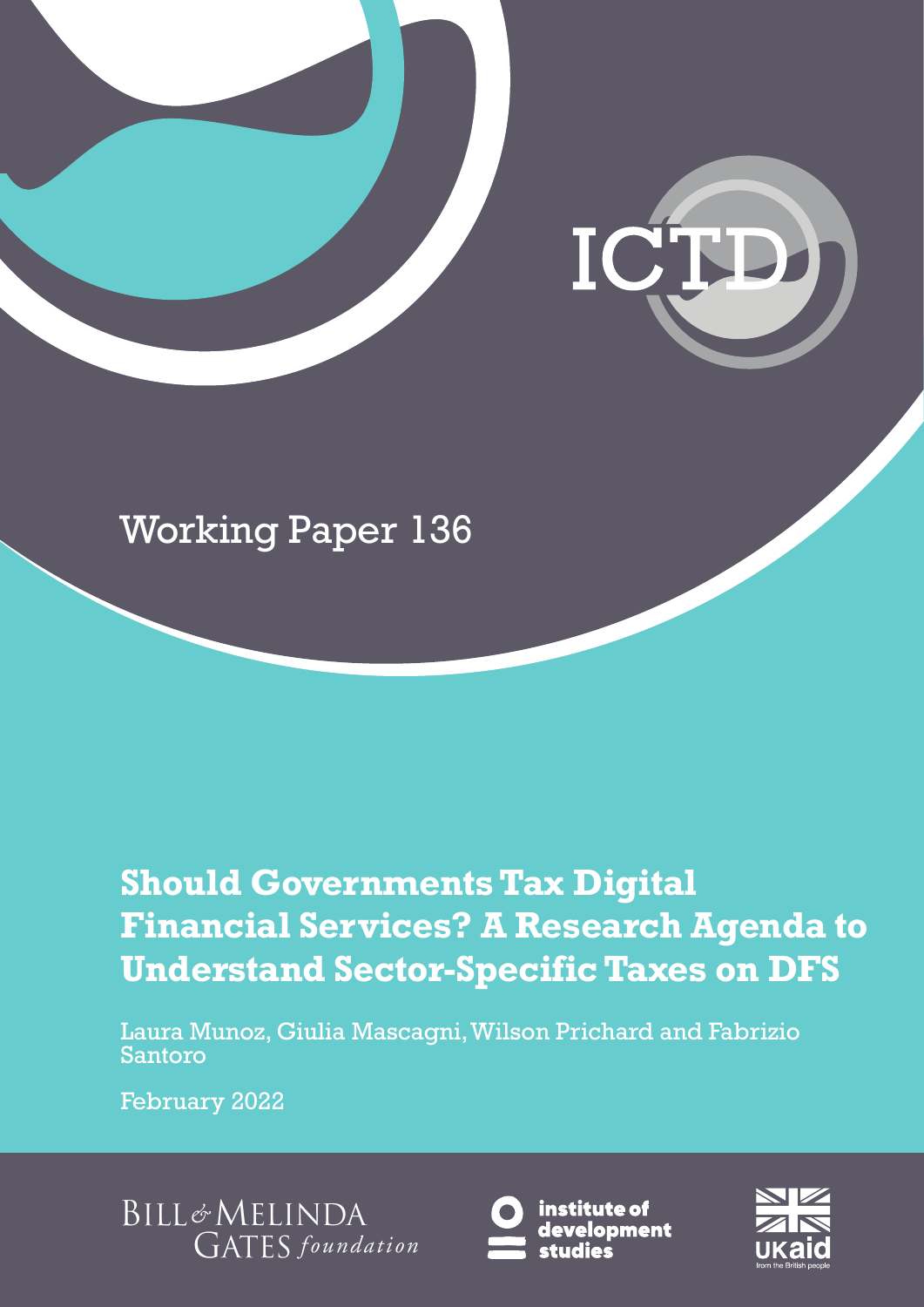ICTD Working Paper 136

### **Should Governments Tax Digital Financial Services? A Research Agenda to Understand Sector-Specific Taxes on DFS**

Laura Munoz, Giulia Mascagni, Wilson Prichard and Fabrizio Santoro

February 2022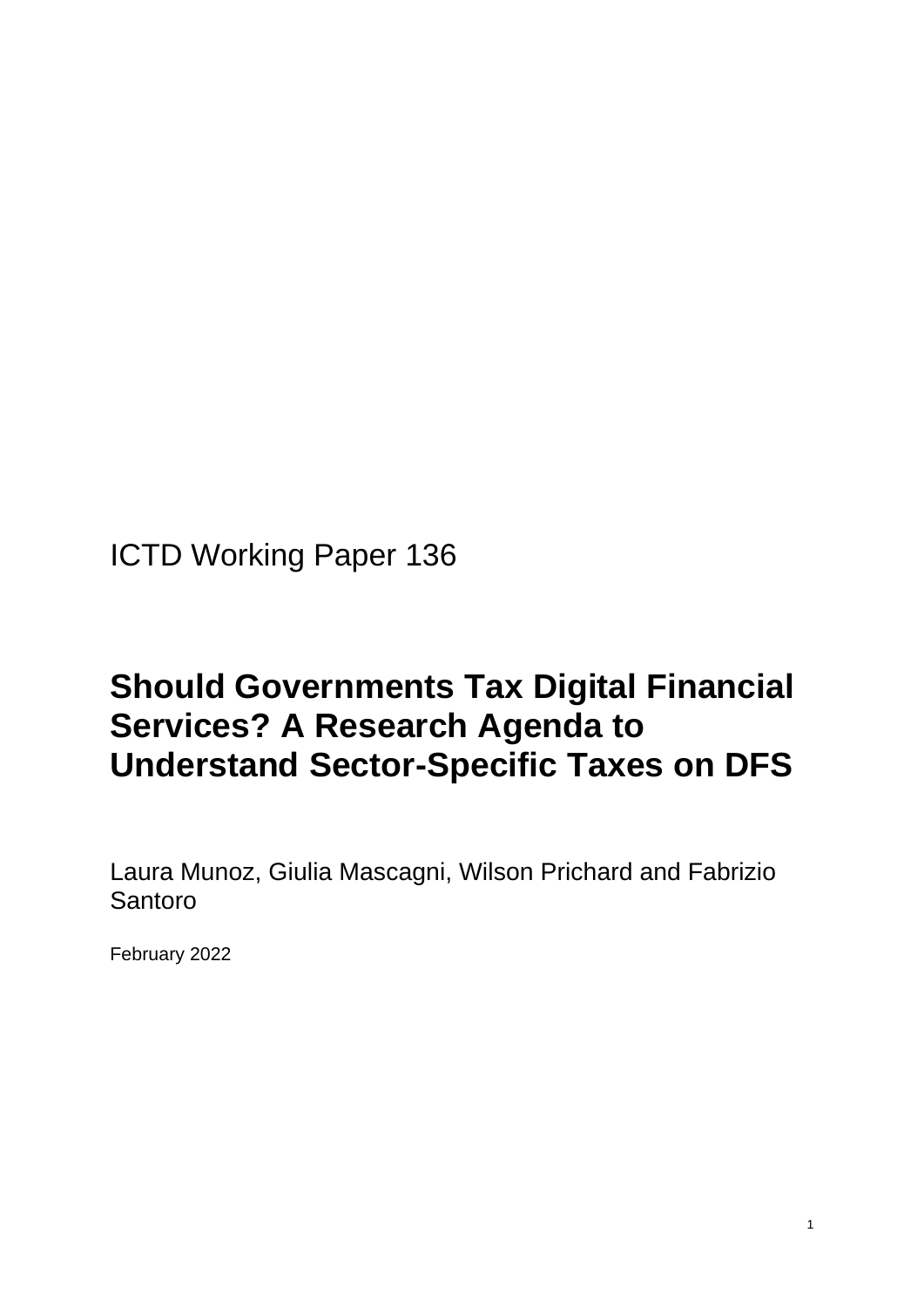#### **Should Governments Tax Digital Financial Services? A Research Agenda to Understand Sector-Specific Taxes on DFS**

Laura Munoz, Giulia Mascagni, Wilson Prichard and Fabrizio Santoro ICTD Working Paper 136 First published by the Institute of Development Studies in February 2022 © Institute of Development Studies 2022 ISBN: [978-1-78118-914-6] DOI[: 10.19088/ICTD.2022.002](https://eur02.safelinks.protection.outlook.com/?url=https%3A%2F%2Fdoi.org%2F10.19088%2FICTD.2022.002&data=04%7C01%7CD.Szpotowicz%40ids.ac.uk%7Cd89a8502ab564ea5a10108d9e0b2a498%7Ce78be64af7754a2e9ec85e66e224b88f%7C0%7C0%7C637787880132816329%7CUnknown%7CTWFpbGZsb3d8eyJWIjoiMC4wLjAwMDAiLCJQIjoiV2luMzIiLCJBTiI6Ik1haWwiLCJXVCI6Mn0%3D%7C3000&sdata=ISOkv9YOw%2F8ch9nDXJ3C5vnv7SpOL7XrGTDjrZPGJYc%3D&reserved=0)



This is an Open Access paper distributed under the terms of the Creative Commons Attribution 4.0 International license (CC BY), which permits unrestricted use, distribution, and reproduction in any medium, provided the original authors and source are credited and any modifications or adaptations are indicated. http://creativecommons.org/licenses/by/4.0/legalcode

Available from:

The International Centre for Tax and Development at the Institute of Development Studies, Brighton BN1 9RE, UK Tel: +44 (0) 1273 606261 Fax: +44 (0) 1273 621202 E-mail: [info@ictd.ac.uk](mailto:info@ictd.ac.uk) Web: [ictd.ac/publication](https://www.ictd.ac/publication/) Twitter: [twitter.com/ICTDTax](https://twitter.com/ICTDTax) Facebook: [facebook.com/ICTDTax](http://www.facebook.com/ICTDTax)

LinkedIn: [linkedin.com/company/ICTDTax](https://www.linkedin.com/company/ictdtax)

IDS is a charitable company limited by guarantee and registered in England Charity Registration Number 306371 Charitable Company Number 877338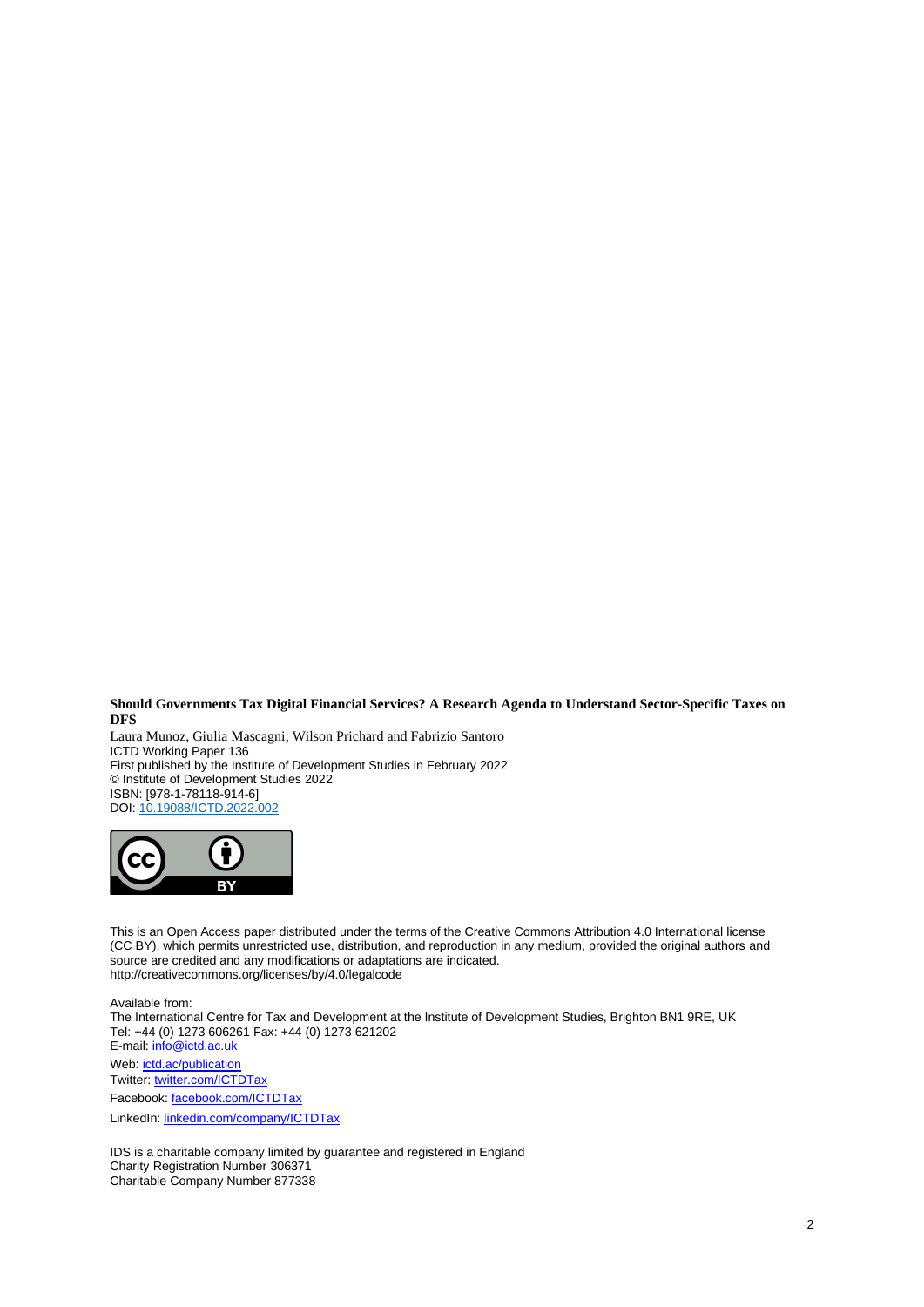#### **Should Governments Tax Digital Financial Services? A Research Agenda to Understand Sector-Specific Taxes on DFS**

Laura Munoz, Giulia Mascagni, Wilson Prichard and Fabrizio Santoro

#### **Summary**

Digital financial services (DFS) have rapidly expanded across Africa and other low-income countries. At the same time, low-income countries face strong pressures to increase domestic resource mobilisation, and major challenges in taxing the digital economy. A growing number are therefore advancing or considering new taxes on DFS*.* These have generated much debate and there are significant disagreements over the rationale for the taxes and their likely impacts.

This paper examines three key questions that could help governments and other stakeholders to better understand the rationale for, and impacts of, different decisions around taxing DFS – and to arrive at policies that best meet competing needs. First, what is the rationale for imposing specific taxes on money transfers or mobile money in particular? Second, and most importantly, what is the likely impact of DFS taxes? Third, how do the policy processes through which taxes on DFS and money transfers are introduced function in practice?

The paper looks at the core principles of good taxation and presents the existing debate around whether taxes on DFS observe them. It explains why understanding the landscape of financial services is essential to designing suitable tax policies and lays out a framework for developing the necessary analysis of the impacts of taxes on DFS. It also highlights the importance of better understanding the processes that give rise to these taxes.

**Keywords**: tax compliance, tax administration, digital financial services, digital IDs.

**Laura Munoz** is the Programme Lead of DIGITAX Programme.

**Giulia Mascagni** is a Research Fellow at the Institute of Development Studies and Research Director of the International Centre for Tax and Development.

**Wilson Prichard** is the CEO of the International Centre for Tax and Development, an Associate Professor at the University of Toronto, and a Research Fellow at the Institute of Development Studies.

**Fabrizio Santoro** is a Research Fellow at the Institute of Development Studies and at the International Centre for Tax and Development, and Research Lead of DIGITAX Programme.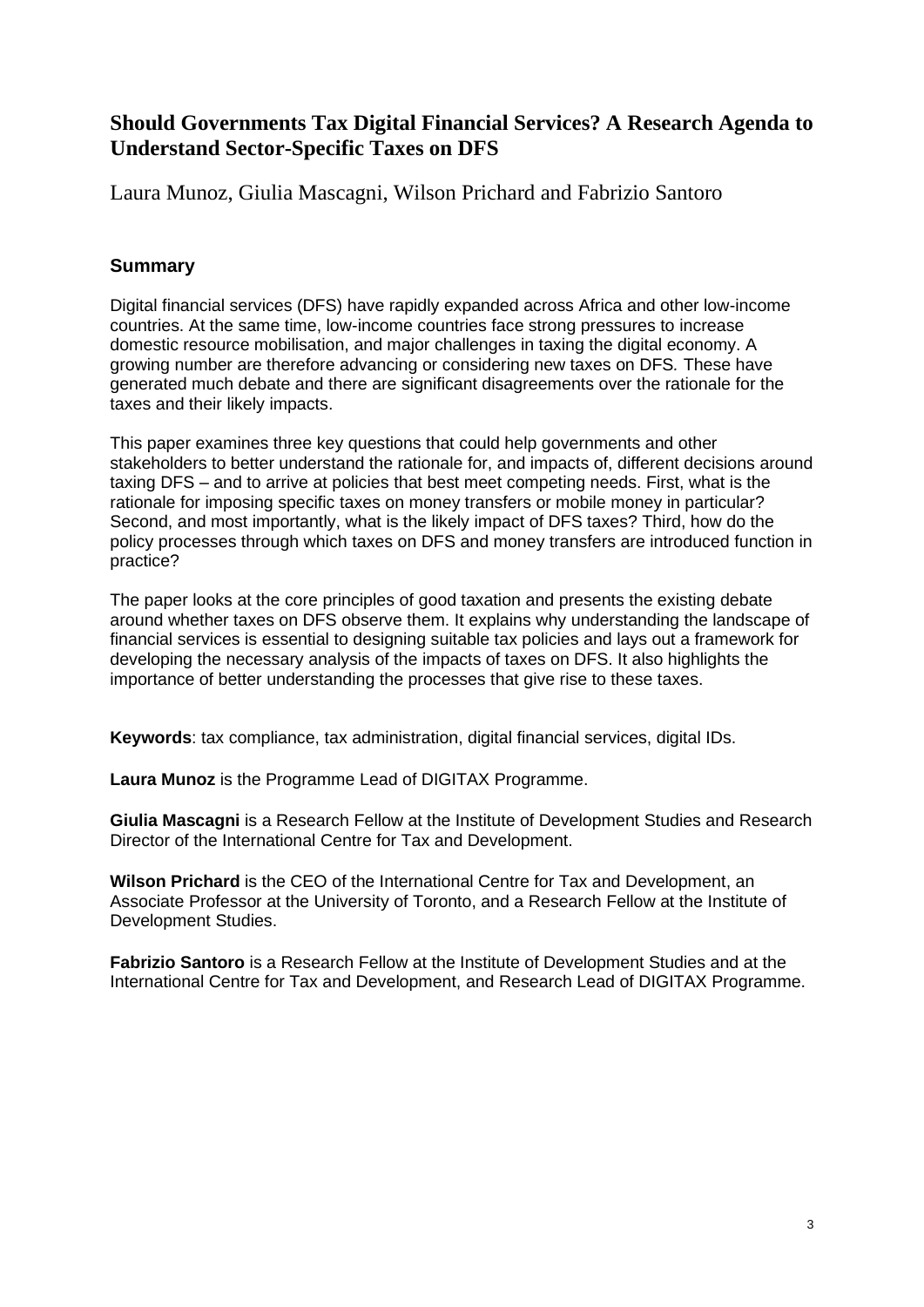### **Contents**

|                                        | Summary<br>Acronyms      | Acknowledgements<br><b>Introduction</b>                                                                                                                                                                                                                    | 3<br>5<br>5<br>6           |
|----------------------------------------|--------------------------|------------------------------------------------------------------------------------------------------------------------------------------------------------------------------------------------------------------------------------------------------------|----------------------------|
| 1                                      |                          | Debating taxes on DFS                                                                                                                                                                                                                                      | 8                          |
| $\overline{2}$                         | 2.1<br>2.2<br>2.3        | Understanding the financial services landscape<br>Understanding the supply side landscape<br>Understanding who uses digital and traditional financial services<br>Understanding existing use cases for financial services and their<br>development impacts | 10<br>11<br>11<br>12       |
| 3                                      | 3.1<br>3.2<br>3.3<br>3.4 | Assessing the impact of taxes on DFS<br>Impacts on government revenues and tax equity<br>Impacts on prices and distribution of the tax burden<br>Impacts on usage<br>Impacts on market structure                                                           | 13<br>13<br>14<br>14<br>15 |
| 4                                      |                          | Policy processes for taxes on DFS – from theory to practice                                                                                                                                                                                                | 15                         |
| 5                                      |                          | <b>Conclusions</b>                                                                                                                                                                                                                                         | 17                         |
|                                        |                          | <b>References</b>                                                                                                                                                                                                                                          | 18                         |
| <b>Table</b><br>Table 1                |                          | Key dimensions of variation in the design of taxes on DFS                                                                                                                                                                                                  | $\overline{7}$             |
| <b>Figures</b><br>Figure 1<br>Figure 2 |                          | Access to financial services strands in Tanzania<br>Development impact of taxes on DFS                                                                                                                                                                     | 12<br>13                   |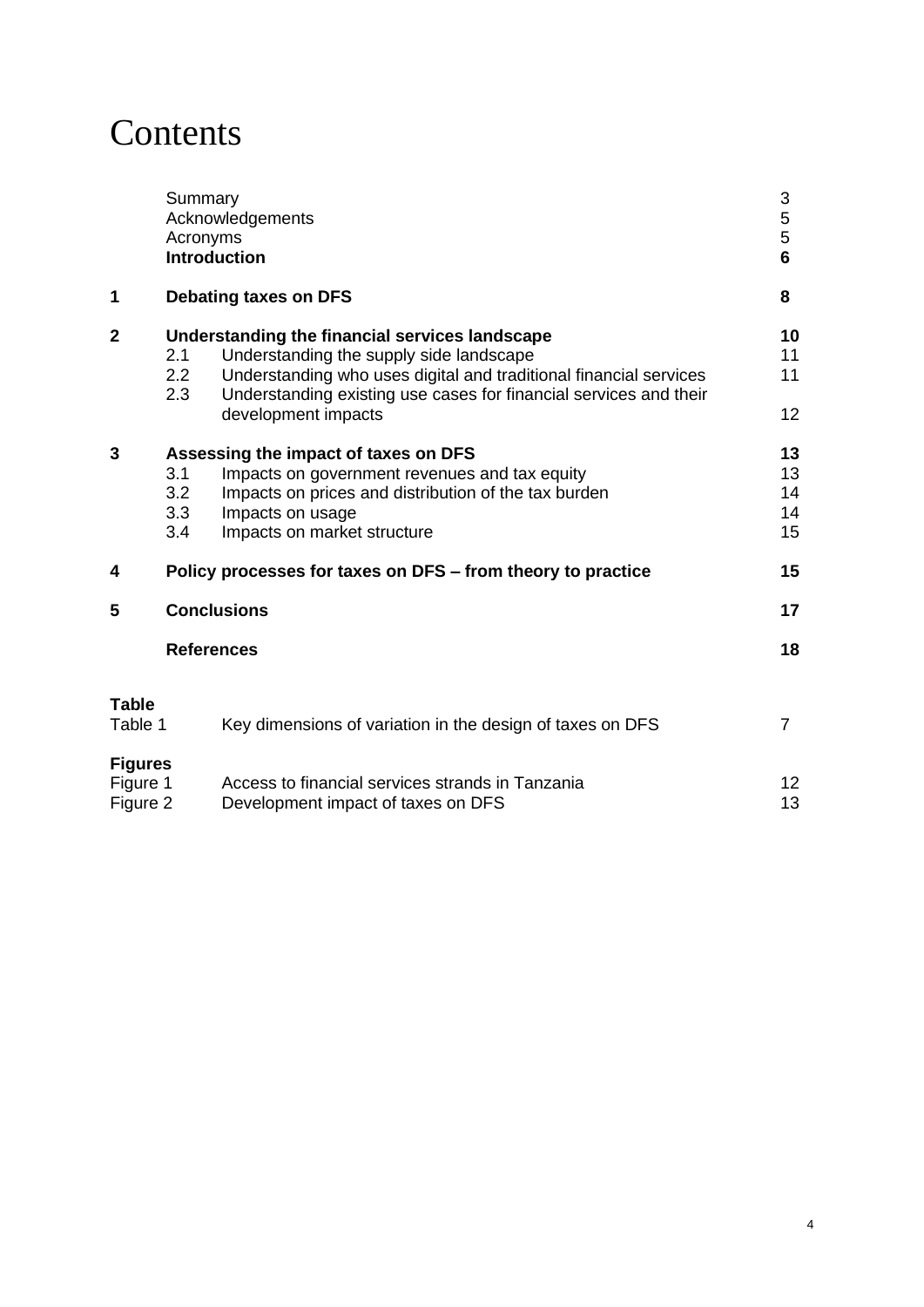## Acknowledgements

The authors would like to thank Mick Moore, Chris Wales, Phil Mader and Giulia Mascagni for their support with this paper.

### Acronyms

| <b>ATM</b>    | Automated teller machine                 |
|---------------|------------------------------------------|
| <b>DFS</b>    | Digital financial services               |
| <b>FSP</b>    | Financial sector providers               |
| <b>LICs</b>   | Low-income countries                     |
| <b>MMO</b>    | Mobile money operator                    |
| <b>MTO</b>    | Money transfer operator                  |
| <b>POS</b>    | Point of sale                            |
| <b>SACCOs</b> | Savings and credit cooperative societies |
|               |                                          |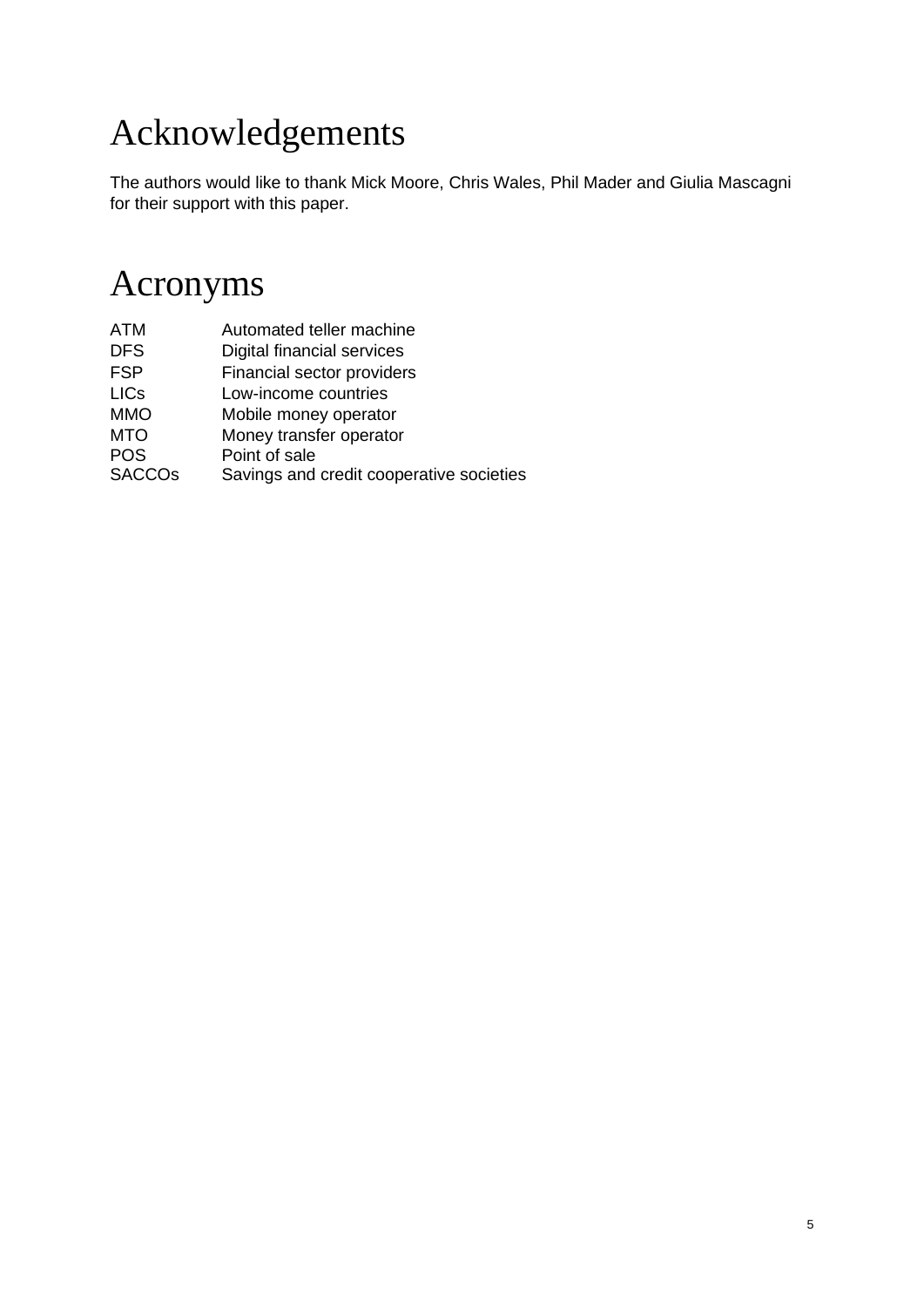## Introduction

Digital financial services (DFS) have rapidly expanded across Africa and other low-income countries. For example, 469 million mobile money accounts had been registered in sub-Saharan Africa by 2019, with over 181 million accounts active on a monthly basis. This is equivalent to over 40 per cent of the region's total population having a mobile money account with over 15 per cent active users.<sup>1</sup> Indeed, much of the growth in financial inclusion rates in many low-income countries over the past decade was due to the increasing penetration of digital financial services, particularly mobile money. The increase in financial inclusion rates, understood as the percentage of the population who have access to and regularly use formal financial services which address their needs, can be relevant in terms of social and economic goals and can have impacts at the individual, household and macro level.

At the same time, low-income countries face strong pressures to increase domestic resource mobilisation and have faced major challenges in effectively taxing the broad digital economy. While imperfect, most estimates suggest average domestic tax collection in low-income countries, excluding resource revenues, is well short of the 15-20 per cent of GDP long advocated by the IMF.<sup>2</sup> Against that background, the rapid growth in DFS has led a number of governments to introduce specific taxes on DFS, including taxes on money transfers and/or specifically on mobile money (Matheson and Petit 2021; Mullins, Gupta and Liu 2020).

These taxes have generated much debate. The DFS industry complains about inequitable treatment as compared to traditional financial service providers, namely banks, while there is concern that new taxes on DFS could also negatively impact progress made in financial inclusion over the past decade. On the other hand, proponents of these taxes argue they are an administratively simple way of raising additional revenue, justified by the complexity of adequately taxing mobile money operators and other financial service providers, via corporate income taxes. This debate has centred primarily on sector-specific taxes on mobile money services provided primarily by multinational telecommunications firms. However, it remains important to situate this discussion within the broader range of digital financial services and financial service providers, in order to understand the impacts of these taxes on revenue, equity and financial inclusion (Ndung'u 2019).

From a policy perspective, governments have a legitimate interest in ensuring adequate revenue raising from a flourishing industry that is potentially hard-to-tax. However, these taxes have been introduced rapidly and in highly diverse ways across countries, and have only been analysed to a very limited extent (Lees and Akol 2021; Clifford 2020). There is a clear opportunity and need for more detailed analysis about the extent to which these new taxes are achieving their goals, consistent with principles of good taxation, coherent with broader economic and social objectives, and attentive to potential impacts on the poor. This points towards a key set of questions that could help governments and other stakeholders to better understand the rationale for, and impacts of, different decisions around the taxation of digital financial services – and, in turn, to arrive at policies that best meet competing needs.

First, what is the rationale for imposing specific taxes on money transfers or mobile money in particular? Does it make sense for governments to impose specific taxes on this sector, while potentially not imposing similar taxes on other financial services or on other financial service providers? Is it necessary to rely on specific taxes on DFS in order to correct eventual undertaxation of these services and firms, or would relying on provisions in the general tax code, as for other firms, be more appropriate? What is the rationale, and what are the implications

<sup>1</sup> [https://www.gsma.com/mobilefordevelopment/wp-content/uploads/2021/03/GSMA\\_State-of-the-Industry-Report-on-](https://www.gsma.com/mobilefordevelopment/wp-content/uploads/2021/03/GSMA_State-of-the-Industry-Report-on-Mobile-Money-2021_Full-report.pdf)[Mobile-Money-2021\\_Full-report.pdf](https://www.gsma.com/mobilefordevelopment/wp-content/uploads/2021/03/GSMA_State-of-the-Industry-Report-on-Mobile-Money-2021_Full-report.pdf)

<sup>2</sup> Data from the ICTD/UNU-WIDER Government Revenue Dataset.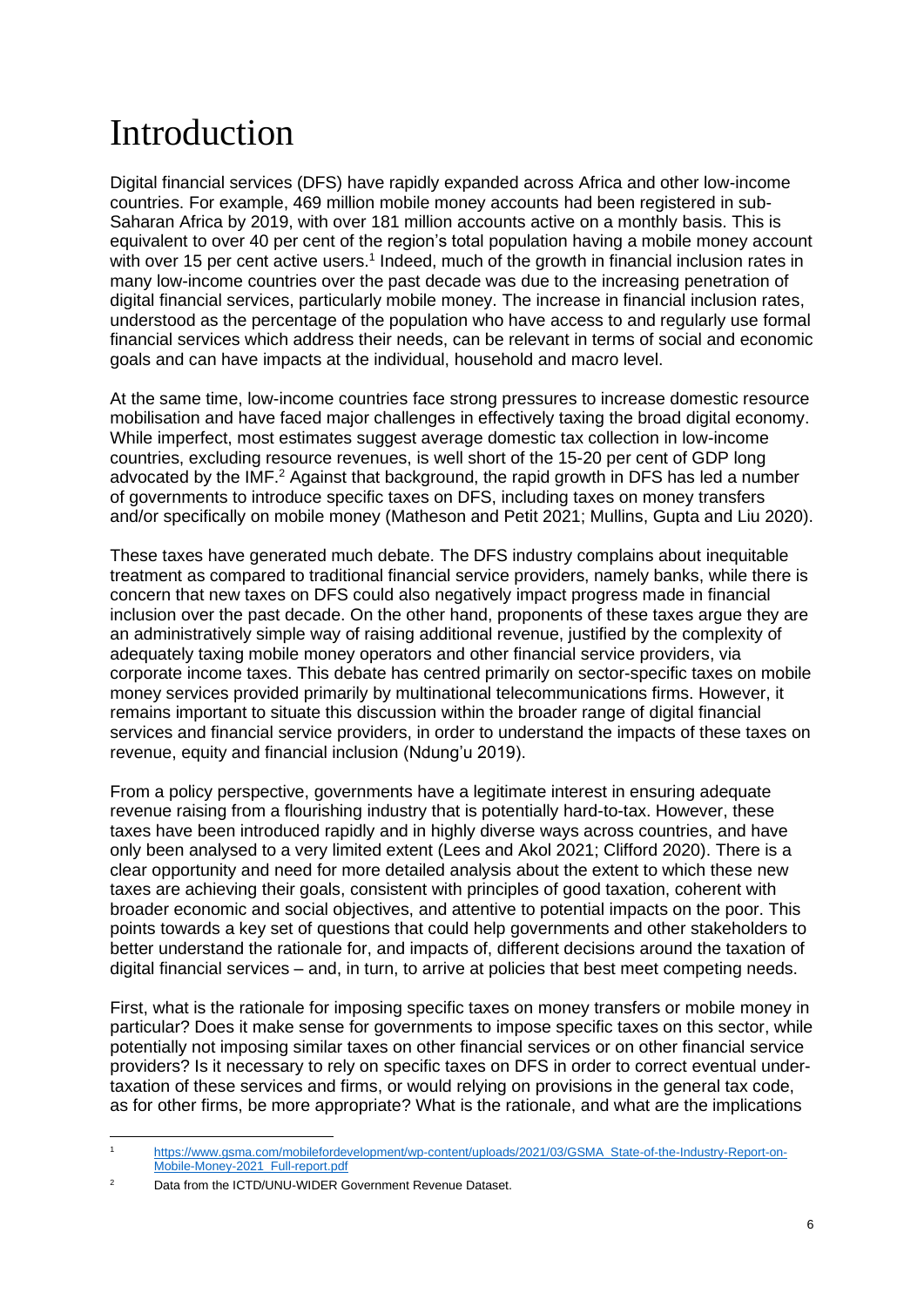for equity, of different design decisions? How well aligned is tax design to other national economic and social objectives? A clear understanding of what kinds of tax problems these new taxes seek to solve, and their broader rationale, can help to define what kinds of taxes and approaches make most sense.

Second, and most importantly, what is the likely impact of DFS taxes? How much revenue will such taxes raise? How much of that revenue will be reflected in reduced firm profits and how much in increases in consumer prices – and which consumers specifically will bear those higher prices? What will be the impact of new taxes on usage of digital financial services by particular groups, and with what broader development implications? What is the likely longer-term impact of taxes on market structure, which may reinforce these various impacts? Critically, any effort to answer these questions meaningfully demands a nuanced understanding of the financial services landscape in particular countries, in order to deliver a granular understanding of the likely impacts of particular taxes on particular uses by particular groups. It equally demands attention to differences in tax design, which have so far varied significantly across countries on multiple dimensions, as summarised in Table 1.

| <b>Characteristics</b> | <b>Kev variation</b>                                                                                                                                  |  |  |
|------------------------|-------------------------------------------------------------------------------------------------------------------------------------------------------|--|--|
| Universality           | Does the tax apply only to DFS providers, most often telecommunications firms, or to all firms<br>providing DFS and/or equivalent financial services? |  |  |
| Service types          | Which types of DFS are subject to the tax? Are comparable non-digital financial services subject<br>to equivalent taxation?                           |  |  |
| Point of incidence     | To what specific aspects of DFS transactions does the tax apply? For example, does it apply to<br>deposits, withdrawals, transfers, etc?              |  |  |
| Rates                  | How high is the rate of taxation?                                                                                                                     |  |  |
| Progressivity          | To what extent does the tax design seek to increase progressivity, for example through thresholds<br>below which transactions are not taxed?          |  |  |

#### **Table 1 Key dimensions of variation in the design of taxes on DFS**

Third, how do the policy processes through which taxes on DFS and money transfers are introduced function in practice? Tax policy is, everywhere, a political process. Understanding how to achieve improved outcomes requires not only technical analysis of what is desirable, but also an understanding of the processes that shape outcomes (Lees and Akol 2021). This may be particularly true of DFS taxes, which are emerging quickly against the background of limited data and research, with corresponding challenges for policy makers.

So far, there is still scarce evidence around the impact of existing taxes on DFS, nor much careful research about the specific design of those taxes, how design decisions shape impacts, or about the policy processes driving tax decisions. Without robust evidence, the discussion can easily derail to partisan arguments that hamper an informed dialogue between key policy makers and the private sector. In this context, distrust builds up. In order to understand the answers to these questions it is essential to move beyond aggregated analysis of these taxes, and their impacts, and towards analysis that can capture the diversity of impacts and the diversity of taxes themselves. It is also crucial to avoid assessing the taxes in isolation, without considering the ecosystem of players, services and taxes that comprise the broader financial services landscape.

With these questions in mind, this paper proceeds in four parts. The next section considers core principles of good taxation and presents the existing debate around whether taxes on DFS observe them. Section 2 explains why understanding the landscape of financial services is essential to designing suitable tax policies. Section 3 lays out a general framework for developing the necessary analysis of the impacts of taxes on DFS. Section 4 discusses the importance of better understanding the processes that give rise to taxes on DFS. Section 5 then concludes.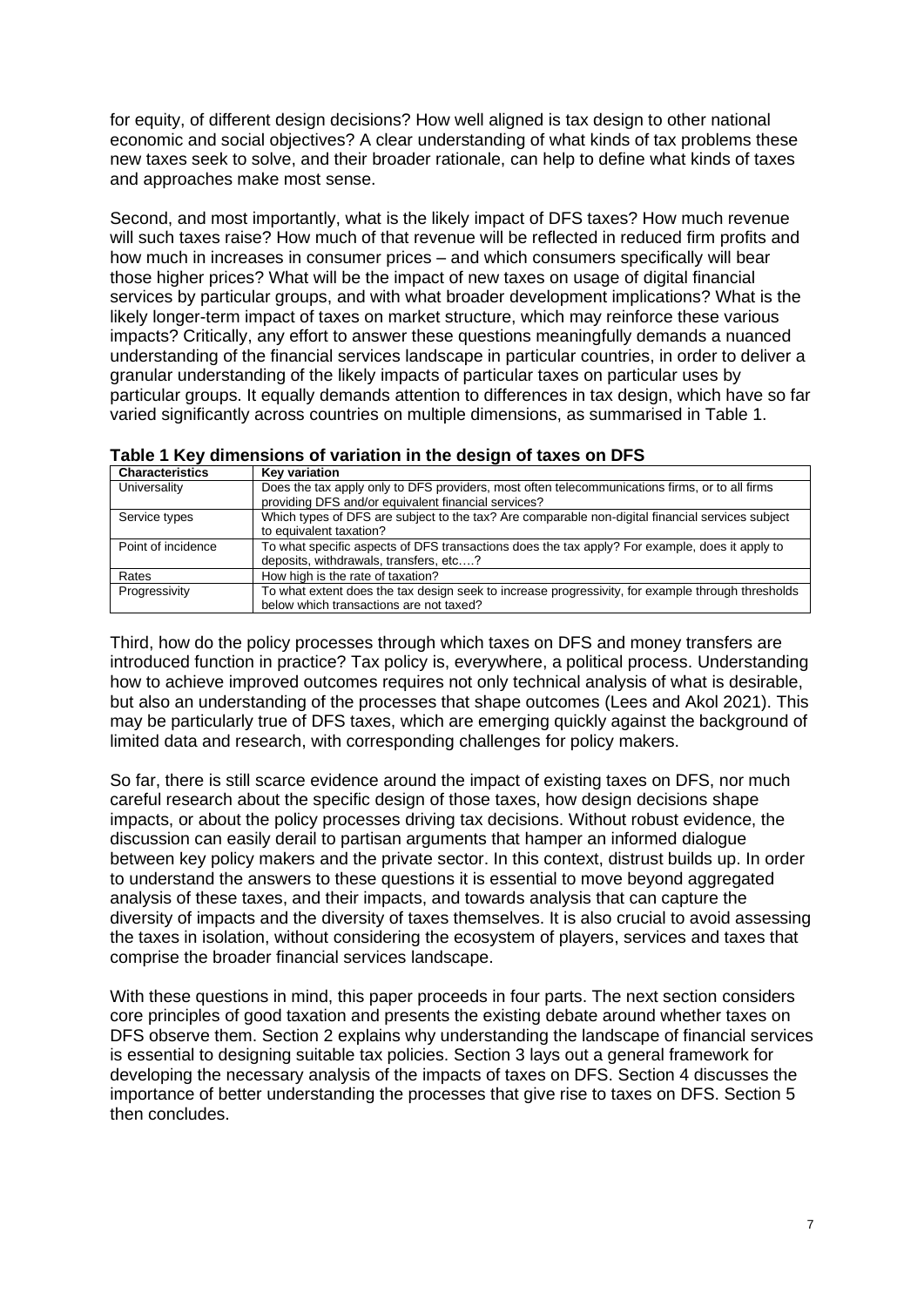# 1 Debating taxes on DFS

Recent years have seen a rapid expansion of taxes on digital financial services, including taxes on money transfers and/or mobile money, stamp duty on electronic transactions, increases in corporate taxes for DFS providers and so forth (Clifford 2020). Yet these taxes have been a source of fierce political disagreement. Much of that disagreement has centred on whether these taxes are conceptually justified and conform to principles of a 'good' tax system. Most accounts of what makes a 'good tax' focus, in some form, on three core sets of issues:

- Equity: Taxes should be horizontally equitable, in that they treat individuals or businesses in similar circumstances, and engaging in the same activities, in the same way, and they should be vertically equitable in that they impose a proportionate burden on all taxpayers ('neutral'), or else collect proportionately more revenue from those who are better off ('progressive').
- Administrability and convenience: Taxes should be simple enough to administer effectively – and easy for taxpayers to comply with – as there is otherwise a risk that administrative failures will lead to inequity, unfairness and economic inefficiency.
- Economic efficiency and certainty: Taxes should seek in general to support economic efficiency – by avoiding creating economic distortions, ensuring certainty for taxpayers, and, in some cases, seeking to correct market failures (Diamond and Mirrlees 1971).

From a resource mobilisation perspective, the potential benefits of such taxes are relatively straightforward. The key question, however, is whether the revenue benefits of these taxes are outweighed by other respects in which taxes on DFS may be harmful or unjustified. This debate has focused in particular on three interconnected questions about the impacts of these taxes on equity, efficiency and broader development objectives.

*1. Do specific taxes on DFS unfairly target DFS service providers, and thus create horizontal inequity – or, alternatively, do these taxes in fact correct existing undertaxation of DFS providers, and thus improve horizontal equity?*

Critics of new taxes on DFS have contended that in some countries these taxes create horizontal inequity because they treat DFS firms unfairly relative to other firms. There are two versions of this argument. First, a general argument that providers of DFS should not be subject to sector-specific taxes, but that providers of DFS should be taxed under the general tax code like all other firms. From this perspective any sector-specific taxes on DFS are likely to create market distortions and horizontal inequities relative to other sectors and firms. Second, a more specific argument that sector-specific taxes may disadvantage DFS and DFS providers relative to traditional financial services and providers (Ndulu, Joseph and Tryphone 2021; Clifford 2020; Ndung'u 2019). From this perspective, any new tax should treat all financial services equally, irrespective of whether they are digital and irrespective of the provider. In practice this has not always been the case. For example, a money transfer can be offered by different providers: a bank, a money transfer operator (MTO), or a mobile money operator (MMO). In some countries, including Kenya, the Republic of the Congo, and Zimbabwe, taxes are applicable equally to all providers of digital money transfers, including banks, MTOs or MMOs. However, in other countries, such as Uganda, taxes on money withdrawals apply to mobile money transactions, but exclude transactions made through banks. Critics have particularly argued against DFS taxes that treat providers offering broadly equivalent services differently – thus focusing attention both on the general appropriateness of such taxes, and on the value of designing taxes in ways that seek to minimise any such inequities.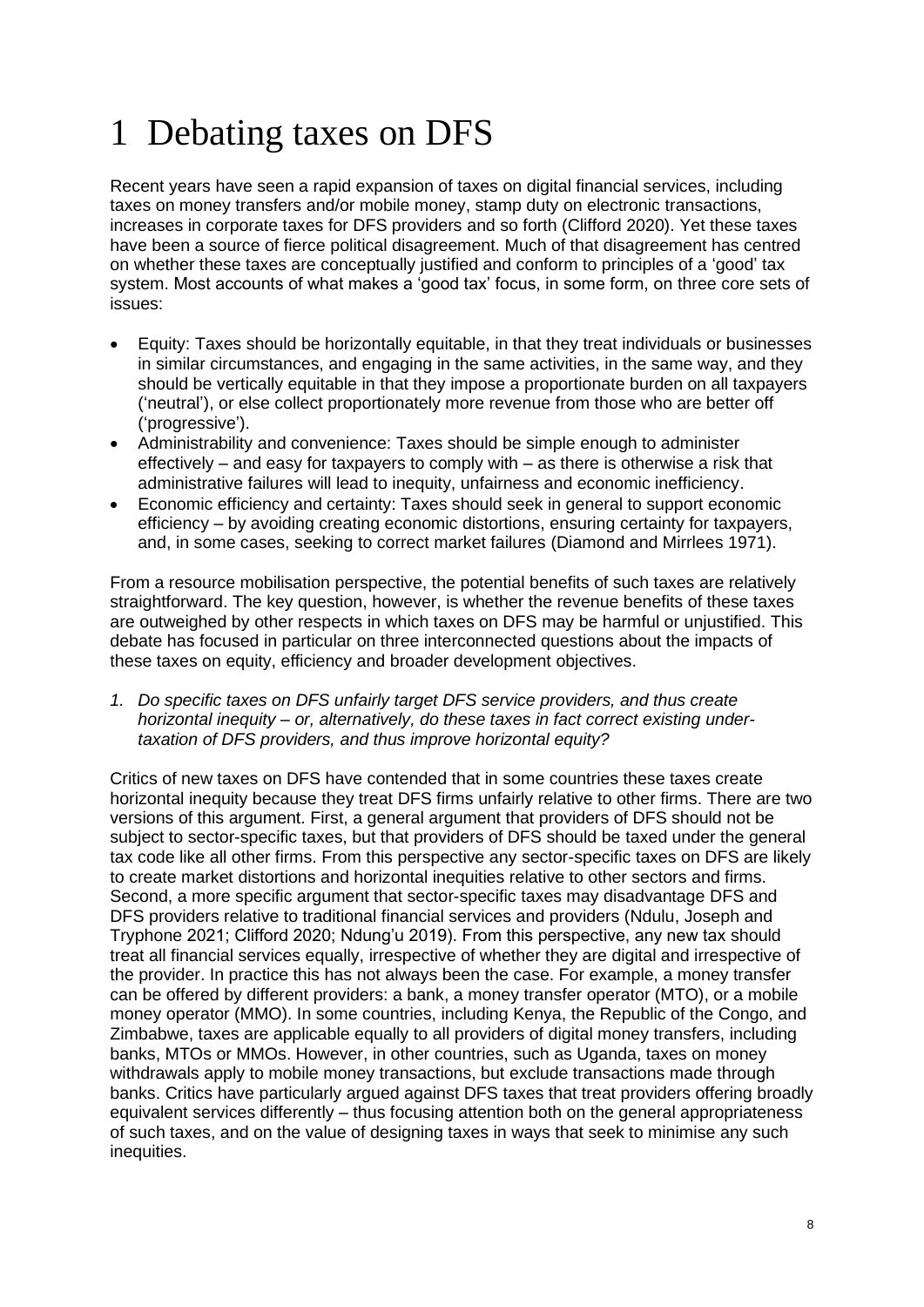Governments and other observers have, however, argued that the dynamics around taxes on DFS are more complex – and that, far from creating horizontal inequity, taxes on DFS have the potential to *improve* horizontal equity by closing gaps in the taxation of DFS providers. These arguments stem from a belief that DFS providers (and financial firms more broadly) may be *under-taxed*, with sector-specific taxes needed to restore horizontal equity and reduce market distortions that benefit financial firms. A variety of studies have highlighted potential under-taxation of the financial sector owing to the fact that financial transactions are often not subject to the VAT, and to broader opportunities for financial firms to engage in tax avoidance strategies (e.g. IMF 2010). Focusing on DFS, telecommunications multinationals are the dominant MMOs in most markets, and some governments and observers see a strong *a priori* case for believing that those firms are under-taxed (Matheson and Petit 2021). In nominal terms, some studies indicate a higher tax burden on MNOs as compared to other industries (Rota-Graziosi and Sawadogo 2020; Rogers and Pedros 2017). However, some policy makers and observers express scepticism that this is the whole story. This reflects two concerns, in addition to those raised above about financial firms generally. First, MMOs may reap super-profits by virtue of a high degree of market concentration and market power, thus justifying sector-specific taxes designed to tax away those excess profits, or rents. Second, telecommunications multinationals may in practice pay less than they should under existing laws by taking advantage of opportunities to reduce their tax liabilities via the weaknesses of international tax rules. Recent international tax reform efforts have focused specifically on the challenges of curbing tax avoidance and evasion among digital firms, with many countries – including in the OECD – introducing targeted, and simplified, new taxes on digital services firms. For some governments, taxes on DFS providers have been understood as part of broader efforts to ensure effective taxation of the digital economy.

Both critics and opponents present plausible arguments about why taxes on DFS may, or may not, be warranted – and about how they might be designed. Both arguments, in turn, suggest the likelihood of significant variation across countries, dependent on tax design and broader market conditions. Yet to date there remains limited research and evidence through which to evaluate these competing positions, and little explicit analysis of how taxes may be designed to maximise benefits and minimise distortions.

*2. Will specific taxes on DFS generate broader inefficiency by distorting market development and reducing financial inclusion – or, alternatively, are impacts on market development, and usage of financial services, likely to be small relative to the benefits of expanded revenue collection?*

Critics contend that taxes on DFS are likely to distort the market for financial services in ways that will specifically undermine financial inclusion (Ndung'u 2019; Whitehead 2019). The expansion of digital financial services has been the central driver of the expansion of financial inclusions across much of Africa and the low-income world, where lower-income groups have historically lacked effective access to financial services. Critics argue that taxes that target DFS are likely to raise prices, discouraging the development of the DFS market, and thus undermining that expansion of financial inclusion – with important development consequences. Indeed, some critics have argued that, far from taxing digital financial services, government should seek to proactively encourage the growth of these services through a favourable fiscal policy in order to expand financial inclusion and also potentially increase the tax and regulatory capacity of the state (Allen, Demirgüç-Kunt, Klapper and Peria 2016). Critics also argue that tax rules need to be better aligned with national digital inclusion and financial inclusion strategies.

Others, however, are sceptical that taxes on DFS are likely to have such large and problematic impacts – and are doubtful that those costs will outweigh the revenue and administrative arguments in favour of such taxes. This includes questioning whether declines in usage are likely to be long-lasting and damaging in developmental terms (Rukundo and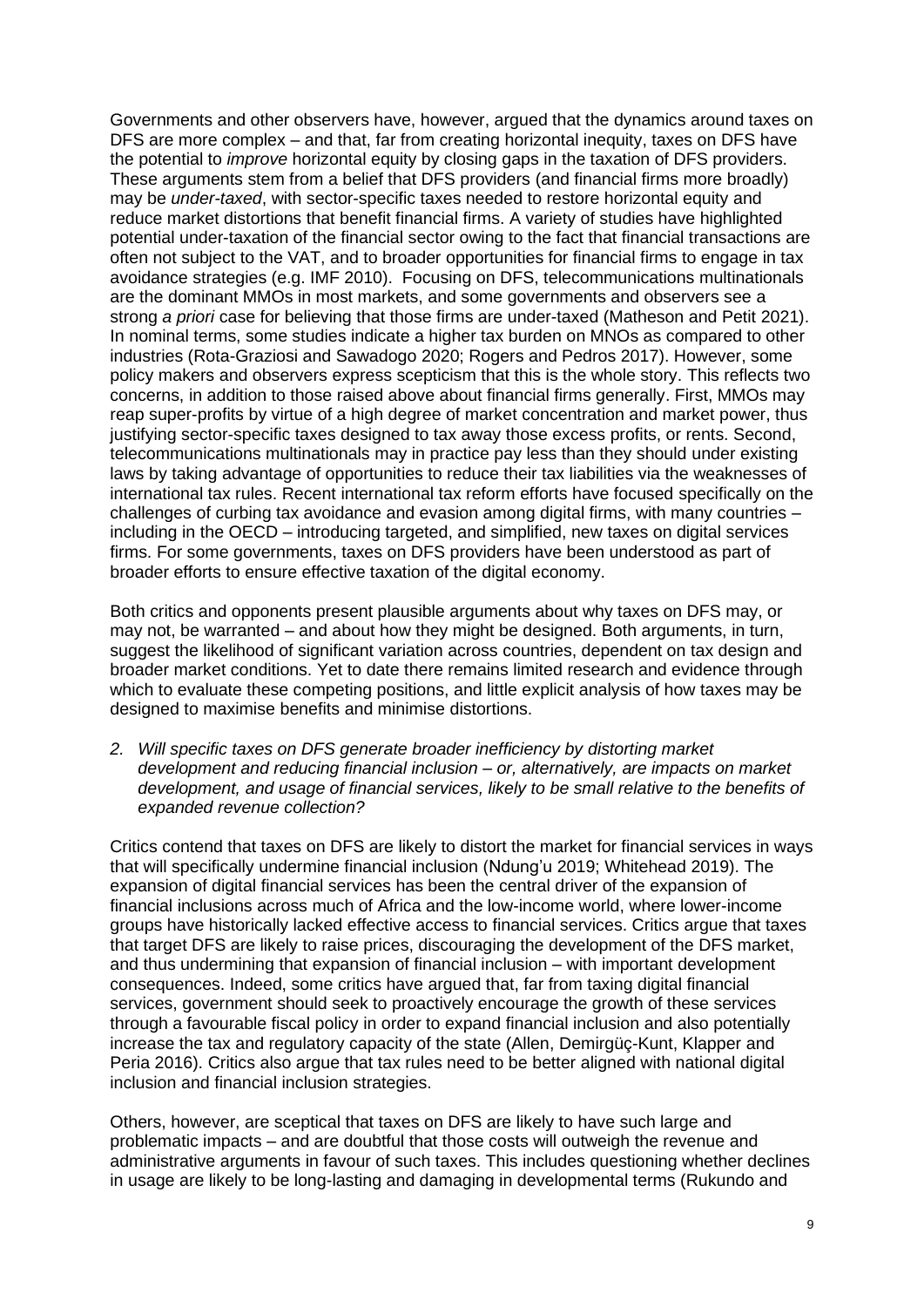Magumba 2018; Fuchs, Musuku and Symington 2017). Estimating the medium-term impacts of DFS taxes on usage and on market development – and the broader implications of such changes – is inherently complex and conditioned by many factors, including for example the existence of alternatives, the stickiness of past behaviours, and most importantly, how important the service is to broader development goals. The lack of evidence leaves space for persistent disagreements about the development implications of DFS taxes – and demands a better understanding of their longer-term impacts.

*3. Will taxes on DFS create unduly heavy burdens on, and consequences for, low-income groups – or, alternatively, may tax burdens be more neutrally or progressively distributed, and may corresponding impacts on development outcomes be more muted?*

Critics of taxes on DFS contend that such taxes are vertically inequitable because they are likely to impose a disproportionate burden on lower-income and vulnerable groups (Bierer, Lukolyo, Kvaran and Gillani 2021; Clifford 2020). This reflects their heavier reliance on digital financial services as compared to higher-income groups, and the possibility that DFS taxes may drive higher prices and reduced access. The latter may be particularly significant if lower-income groups have limited access to alternative financial services, whereas higherincome groups may be able to more easily turn to traditional providers. These costs, in turn, assume that reductions in usage of DFS by lower-income groups will have significantly negative development implications. Again, other observers are less convinced, arguing that burdens will not necessarily fall disproportionately on lower-income groups – or at least that the distribution of burdens will be dependent on tax design – and that broader development consequences for lower-income groups of any reduction in usage are likely to be modest. Compelling evidence again remains very limited.

The central challenge for policy makers is to understand which of these claims and perspectives are supported by evidence, in order to develop policies that are most likely to strengthen development outcomes, including stronger domestic resource mobilisation. As important will be to bring additional nuance to these debates: there are substantial differences across countries in the design of taxes on DFS, with potentially important implications on the extent to which they do, or do not, generate horizontal inequities, reduced usage or heavy burdens on low-income groups. With more evidence the debate may shift from *whether* taxes on DFS are justified to *what kinds* of taxes may be more or less appropriate and in what circumstances.

## 2 Understanding the financial services landscape

In seeking to provide evidence to inform these debates there is a need for research to be grounded in nuanced understanding of the landscape of financial services in a given jurisdiction. Appropriate policies demand an understanding of the financial service providers operating in a given country, the services they offer, and the reach of those services, along with an understanding of which population segments use which financial services, what they use them for, and how important the use of these services is to the achievement of broader development objectives. Some of the most important elements to consider when designing or reviewing taxes on digital financial services (or any financial services) include the following.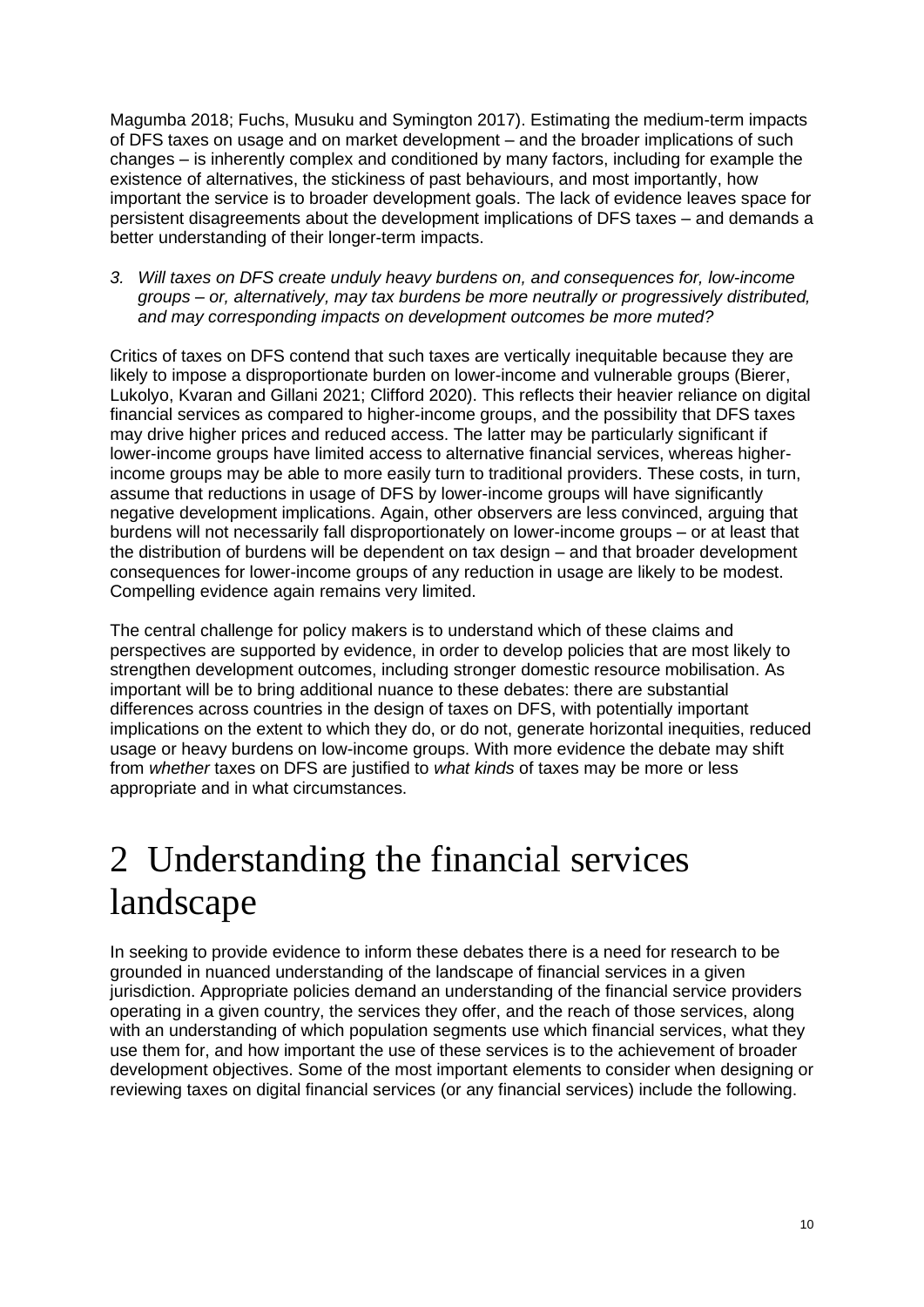#### **2.1 Understanding the supply side landscape**

In order to understand the likely impact of taxes on DFS a necessary starting point is an understanding of the supply side landscape – that is, of what services are being offered, by whom and how the industry is evolving over time. This is the starting point for discerning what kinds of services will, and will not, be impacted by particular taxes, what alternatives are available and how taxes may impact the broader evolution of the sector.

The landscape of financial services in low-income countries has been deeply transformed over the past decade. In most countries, banks traditionally dominated a limited and underdeveloped market. Other formal financial sector providers (FSPs) included savings and credit cooperative societies (SACCOs) and microfinance institutions. These FSPs offered credit, savings, and sometimes also payment services, particularly in the case of banks. Other traditional FSPs include money transfer operators (MTOs), which facilitate remittance products by allowing individuals to send money to distant places.

The past 10-15 years have seen the spread of DFS, a broad range of financial services accessed and delivered through digital channels, including payments, credit, savings, remittances and insurance. Digital channels refer to the internet, mobile phones, automated teller machines (ATMs), point of sale (POS) terminals, etc. With the advent of digital, new types of players entered the market (Fintech, mobile network operators), while traditional FSPs have also progressively introduced digital channels to their offer. DFS also require an underlying supporting infrastructure that enables the provision of digital services and conditions their accessibility and affordability, which can also be subject to taxation. This is the case of agents' networks, mobile phone ownership, cost of airtime and data, cell towers, etc. Critically, the landscape of such services varies significantly across countries, meaning that the same taxes may have different implications in different places – or, alternatively, that different settings may demand different strategies.

From a policy perspective, there is a need to understand and assess whether the existing regulation accommodates the new landscape of financial services and their business models.

#### **2.2 Understanding who uses digital and traditional financial services**

Just as it is important to know the landscape of the services which are available, and from whom, it is essential to understand who uses particular financial services and from which providers. This informs an understanding of who would bear the burden of a particular tax, which alternatives they could potentially switch to and the broader distribution of impacts from new taxes. This understanding is instrumental to making sure taxation aligns with the government's broader policy objectives.

In most low-income countries, traditional banks have usually targeted wealthier individuals and formal employees, and their customer share represents up to 30 per cent of the population. Bank customers usually use DFS as well, and therefore are the ones with greater capacity to shift from one provider to another to avoid an eventual tax.

In many low-income countries, mobile money in particular has grown exponentially. In terms of penetration, for example in sub-Saharan Africa, in 2019 over 40 per cent of the region's population had a mobile money account with over 15 per cent active users, although with great disparities across countries.<sup>3</sup> In those countries where mobile money has quickly spread, financial inclusion has increased substantially. For example, in Uganda, the

<sup>3</sup> [https://www.gsma.com/mobilefordevelopment/wp-content/uploads/2021/03/GSMA\\_State-of-the-Industry-Report-on-](https://www.gsma.com/mobilefordevelopment/wp-content/uploads/2021/03/GSMA_State-of-the-Industry-Report-on-Mobile-Money-2021_Full-report.pdf)[Mobile-Money-2021\\_Full-report.pdf](https://www.gsma.com/mobilefordevelopment/wp-content/uploads/2021/03/GSMA_State-of-the-Industry-Report-on-Mobile-Money-2021_Full-report.pdf)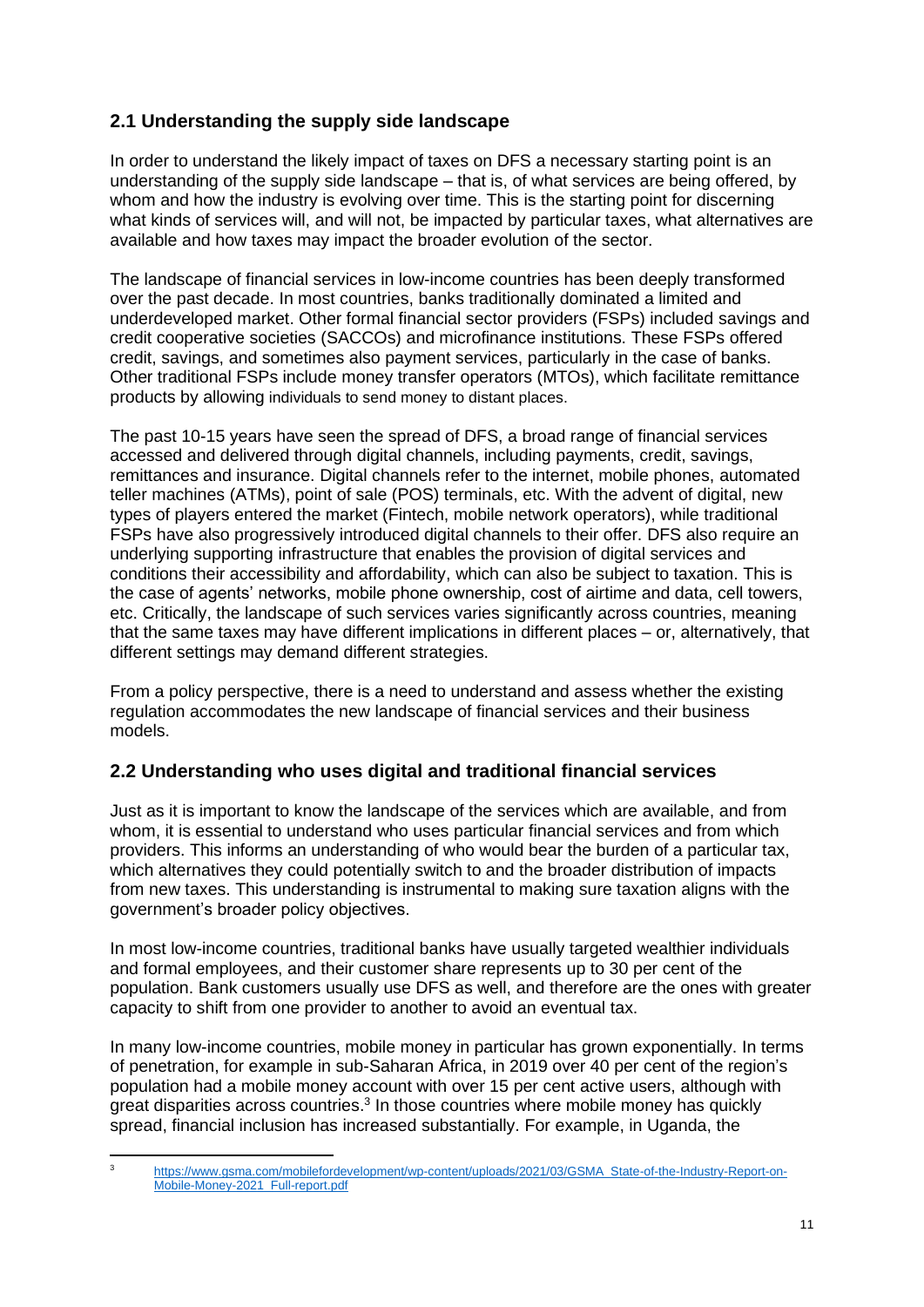percentage of the poor population who have an account increased from 10 per cent in 2011 to 50 per cent in 2017,<sup>4</sup> mostly due to the growth in mobile money accounts. This means that certain segments of the population only rely on mobile money to access formal financial services and their alternative behaviour could imply reverting to informal financial services and cash.

This analysis also requires a more granular understanding of the usage of financial services by population segment, such as urban/rural, income level, gender or age, as some groups may have greater reliance on specific services. For example, in rural Tanzania, as compared to urban areas, there are greater levels of financial exclusion, many people use mobile money, but very few people use banks. This suggests that only a relatively small share of the rural population may have access to banks, with any reduction in use of DFS likely to imply a return to reliance on informal services and cash.





Indeed, though only a small share of the population relies exclusively on informal financial services, a large share of the population continues to rely on informal financial services alongside formal services. While informal financial services may exhibit inefficiencies, they are also often convenient,<sup>5</sup> and in many cases it is the only available alternative for the most vulnerable segments. In terms of policy making, it is important to consider informal financial services, as they represent an alternative people can switch to when formal services become too cumbersome or expensive.

#### **2.3 Understanding existing use cases for financial services and their development impacts**

Another important policy consideration is what financial services are used for, and the developmental importance of those different uses. Different taxes are likely to impact different 'use cases' (the use of specific types of financial services) differently and to affect market development in distinctive ways. At the same time, different uses may be viewed as more or less important within the context of national development strategies. It is only with a view of those different use cases that policy makers can assess how the design of new taxes is likely to shape market development and other policy objectives.

For example, remittances or peer-to-peer transfers are the most digitised use case. In 2017, 51 per cent of the population in LICs (low-income countries) affirmed sending or receiving peer-to-peer remittances from a bank or mobile money account (Demirgüç-Kunt, Klapper, Singer, Ansar and Hess 2018). Over time, DFS providers started offering other financial services through their platforms, including credit, savings, insurance, etc, and more recently, they have also launched more sophisticated services, including merchant payment solutions, payment of government services (person to person (P2G) and government to person (G2P)), etc. These use cases are not so widely spread, and each has their own characteristics in

<sup>&</sup>lt;sup>4</sup> Findex 2011 and 2017. 'Poor population' is defined by Findex as the 40 per cent of the population with lower income.

<sup>5</sup> http://gdrc.org/icm/formal-informal.html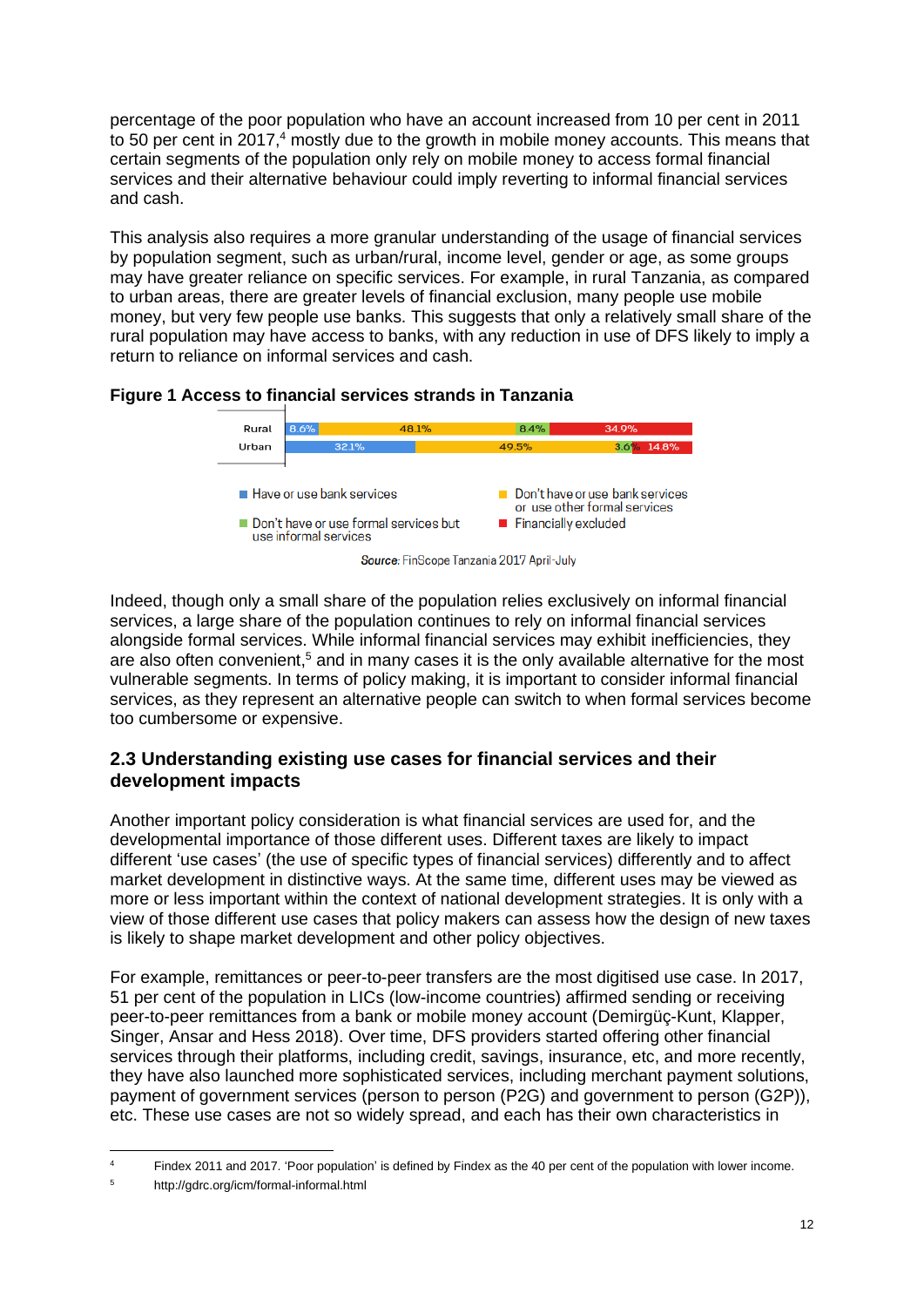terms of values transacted and frequency of use. Besides digital payments, other financial services generally have low penetration. Most low-income countries have shallow insurance or long-term savings markets, with penetration rates below 5 per cent. Meanwhile, cash has remained a dominant factor, its primacy dented now by COVID-19, but it is still preferred for most types of transactions.

Because the prominence of different uses differs across contexts, as do broader strategies for expanding financial inclusion, designing appropriate tax policies demands an understanding of those different use cases, their broader development role and how they are likely to be affected by taxation.

### 3 Assessing the impacts of taxes on DFS

Given a strong understanding of the broader financial landscape the central question of interest is: what are the likely impacts of particular types of taxes on revenue, on users and on the broader evolution of the market for financial services? Figure 2, below, provides a simple framework for thinking about the most important kinds of impacts that such taxes may have which may, in turn, guide future analysis. What follows discusses each of these categories of impacts in greater detail.



#### **Figure 2 Development impact of taxes on DFS**

### **3.1 Impacts on government revenues and tax equity**

Fundamental to arguments for taxes on DFS is a belief that they can raise revenue at low administrative cost, in the context of pressing internal revenue needs – which have in most cases been significantly exacerbated by COVID-19. In broad terms, there is no question that taxes on DFS will generate revenue. Nonetheless, precisely how much revenue will depend critically on the details of policy design, and on the behavioural response of users; that is, to what extent do taxes lead to reduced usage as users shift towards alternatives? Understanding this question is also useful for thinking about policy processes around the introduction of such taxes: are policy debates around these taxes reflecting accurate estimates of how much revenue will be raised, or are they overestimating revenue potential because of an inattention to these potential behavioural responses?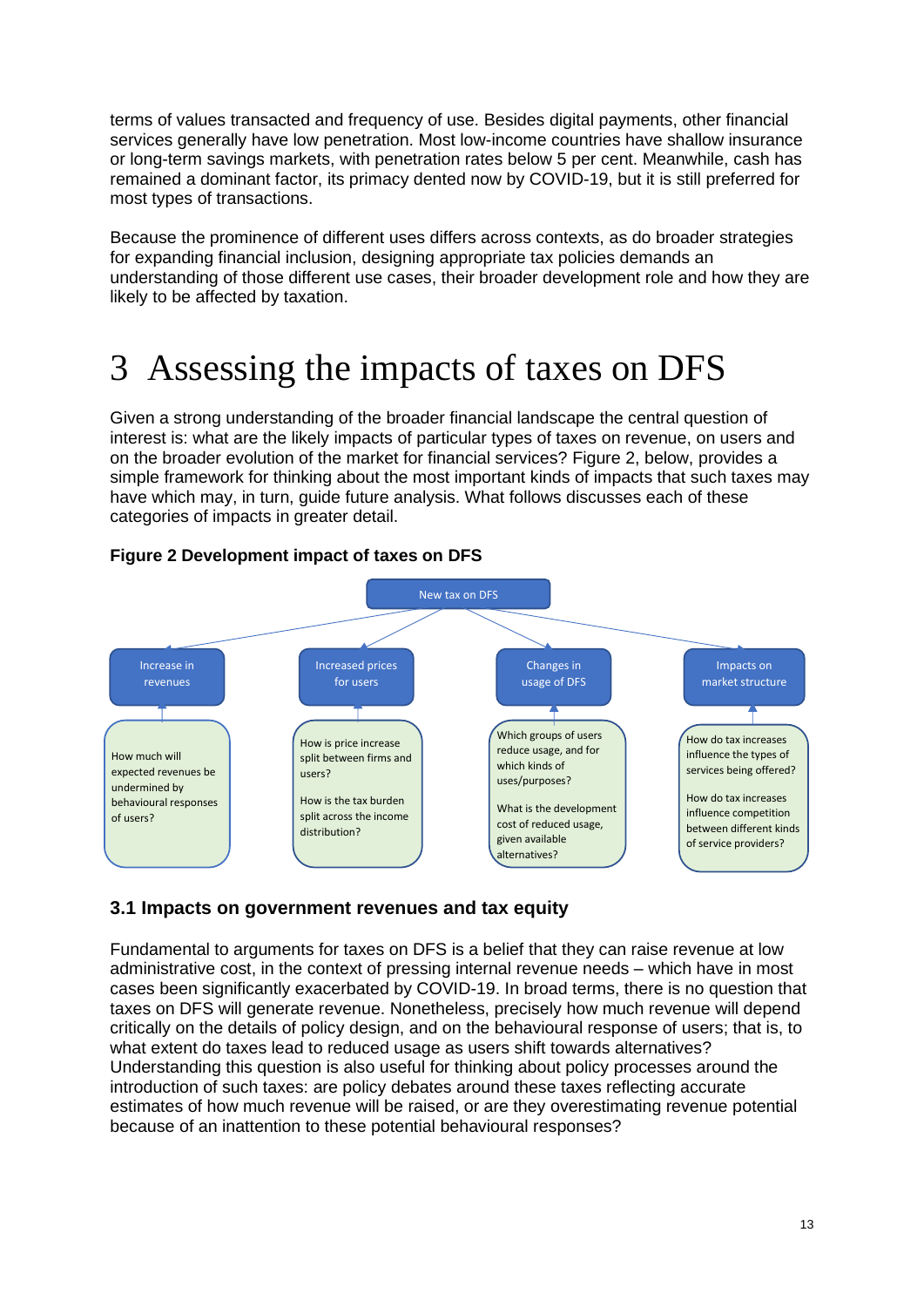#### **3.2 Impacts on prices and distribution of the tax burden**

The most straightforward impact of new taxes on welfare occurs through their impact on prices – and therefore on the economic well-being of users and firms. However, understanding the impact of new taxes on prices is not straightforward as it depends on how the increase in taxes is shared between service providers and users. At one extreme, prices may remain unchanged, with the tax borne entirely by financial service providers in the form of reduced profits. At the other extreme, prices may increase by the entire value of the tax, with the cost of the tax borne entirely by users. Generally speaking, economic theory predicts that the distribution of the tax burden will depend to an important extent on the degree of price-based competition in the market: where there is more price-based competition – or viable substitutes exist – firms are more likely to absorb part of the tax burden, whereas where there is less competition, they will be more able to pass tax increases on to consumers. Because DFS markets are relatively concentrated there is concern that taxes will largely be passed on to consumers, though this remains an important empirical question.

Where taxes result in significant increases in prices this will imply a welfare cost to users of the service. Critically, that welfare impact is best understood not in aggregate, but by understanding the distribution of the costs of higher prices across different groups of users – and, in particular, the impact of higher prices on economic well-being among lower-income and more vulnerable groups. Meanwhile, where taxes result in reduced profits for firms this could lead to reduced investment or may represent a successful effort by governments to close gaps in other forms of tax enforcement among those firms. Yet in practice there has been relatively limited systematic and independent analysis of the long-term impact of taxes on prices – bearing in mind that any such analysis needs to take a medium-term view, rather than looking only at any immediate change in prices when taxes are first introduced.

#### **3.3 Impacts on usage**

Changes in prices are important not only because of their direct impact on economic wellbeing, but because they may, in turn, induce changes in usage of a given service. In some cases, such changes in usage may be relatively unimportant from a welfare perspective. This may be true if the service in question has little direct impact on broader well-being, or if users have access to adequate alternatives. In other cases, changes in usage could have significant welfare implications if the service in question has important impacts on medium and long-term development prospects but becomes unaffordable as a result of increases in taxes. Critics of taxes on DFS have argued that they will lead to significant reductions in the use of digital financial services which will, in turn, entail significant negative impacts on medium and long-term economic prospects for those affected owing to reduced financial inclusion.

Yet, again, we have relatively limited evidence about the impact of such taxes on financial inclusion, understood as access to, and usage of, adequate financial services. The studies conducted so far generally assess the impact of taxes using aggregate volumes and values of mobile money transactions over a short period of time. This is a first step, but is insufficient, as it does not allow a granular understanding of how the impact of taxes is felt by different population segments, especially those with low incomes, women or other more vulnerable groups. In the same vein, there is little disaggregated evidence about how specific taxes may influence the use of specific types of financial services ('use cases'), especially those uses which are still at a nascent stage, such as merchant payments, value chain payments, insurance or long-term savings. Different kinds of uses have different economic purposes, present different kinds of alternatives, and may have very different implications for longer-term development prospects. For example, a tax structure that falls heavily on larger but infrequent payments, or payments which are immediately withdrawn in cash, is likely to place a heavy burden on those using DFS for remittances. By contrast, a tax structure that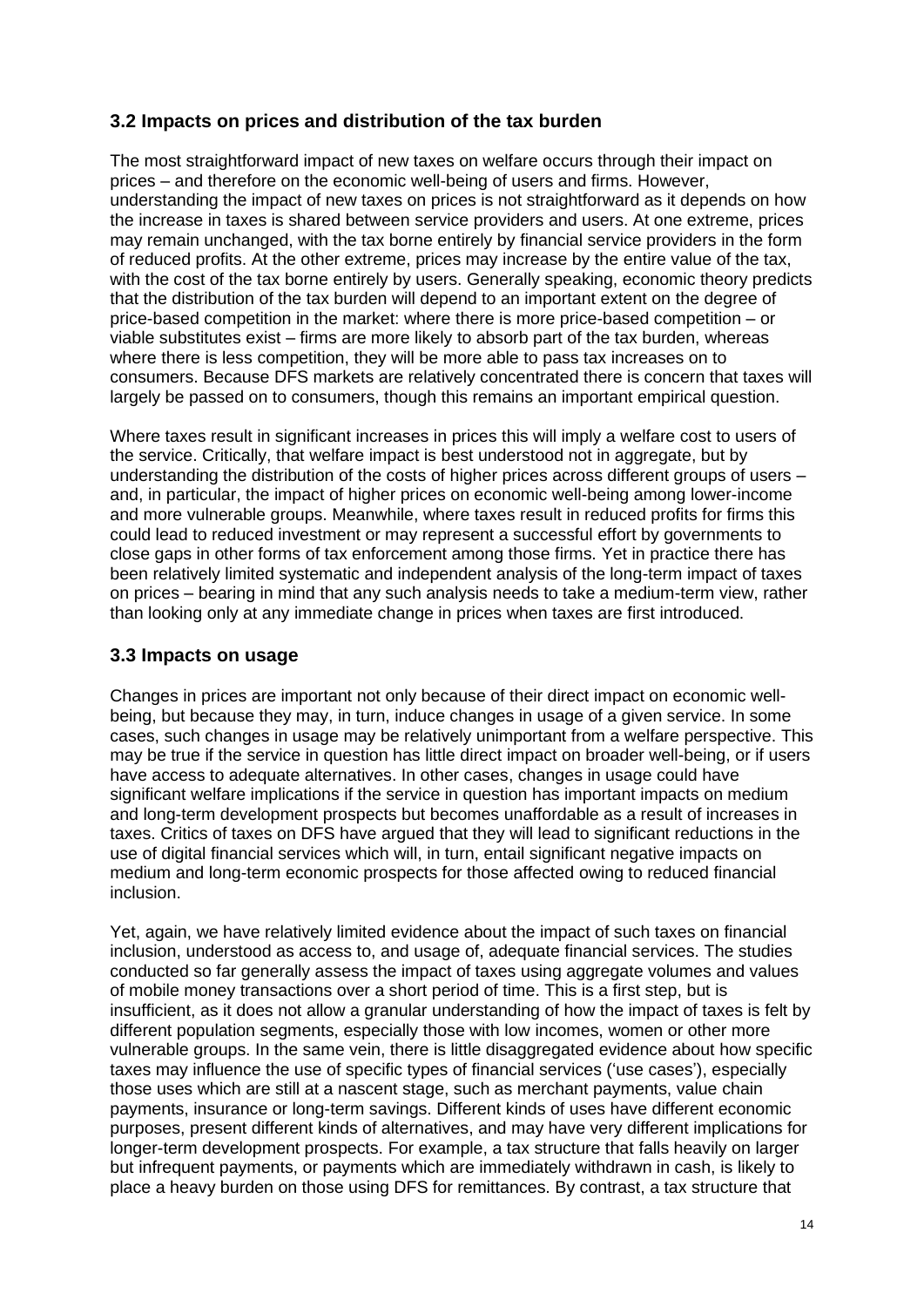effectively creates a heavier burden on regular but smaller transactions, irrespective of whether they are withdrawn, will impose a heavier burden on those using DFS for smaller daily merchant payments, and may reinforce the pervasive use of cash for this type of transactions.

Reflecting the depth of concerns about the potential negative impacts of new taxes on usage and financial inclusion, many industry stakeholders – and some researchers and policy makers – have argued not only for eliminating taxes on DFS, but for actively incentivising expanded usage. Supporters of such a strategy argue that the market for financial services in many lower-income countries is subject to important market failures, which well-designed incentives could help to address. Some studies highlight a positive correlation between fiscal incentives and financial inclusion (Klapper, Ansar, Hess and Singer 2021; Demirgüç-Kunt, Klapper, Singer, Ansar and Hess 2020; BTCA 2015), but the body of evidence is still very limited – with important questions about whether a change in tax policy would be sufficient to generate significant increases in use of DFS given that costs and limitations of access may instead be rooted in structural causes, such as poor regulation or infrastructure. More complex still is understanding the extent to which any increase in usage resulting from incentives generates substantial development benefits – in savings, in transfers to lowerincome groups, in a smaller shadow economy, and so forth – that are sufficient to justify the revenue costs.

#### **3.4 Impacts on market structure**

Finally, taxes on DFS could result in broader medium and longer-term shifts in the structure of the market for digital financial services specifically, and financial services more broadly. Most obviously, where taxes are imposed on DFS specifically, but similar taxes do not apply to competing financial services, taxes could create some shift towards those alternative providers. More broadly, new taxes on financial services may slow the growth of financial services more generally. Whether such shifts are perceived as problematic will hinge on broader perceptions of existing market dynamics, and on the long-term development implications of a shift away from, or slowed growth of, DFS. Would a relative shift away from digital financial services represent a warranted correction in light of historical under-taxation of mobile money providers, with minimal long-term development implications for low-income users? Or would it represent the use of public policy to slow the growth of a nascent sector, with potentially significant negative consequences for low-income users of DFS? Where taxes are specifically on DFS providers, rather than traditional financial services providers, does this mark a levelling of the playing field – or the use of public policy to advantage traditional providers at the expense of DFS providers? Alternatively, could the careful design of taxes on DFS be used to encourage developmentally beneficial shifts in market structure, like a shift towards greater interoperability across networks? These broader questions are enormously difficult to answer with precision, but highlight the need to consider not only the immediate impacts of taxes on DFS prices and usages, but also their potential impacts on broader market dynamics.

### 4 Policy processes for taxes on DFS – from theory to practice

The kinds of analysis described so far seek to guide policy makers in understanding the likely impacts of particular types of DFS taxes and support them in weighing competing priorities and concerns. This type of technical analysis can support more effective and informed policy making. However, understanding DFS taxation equally demands an understanding of the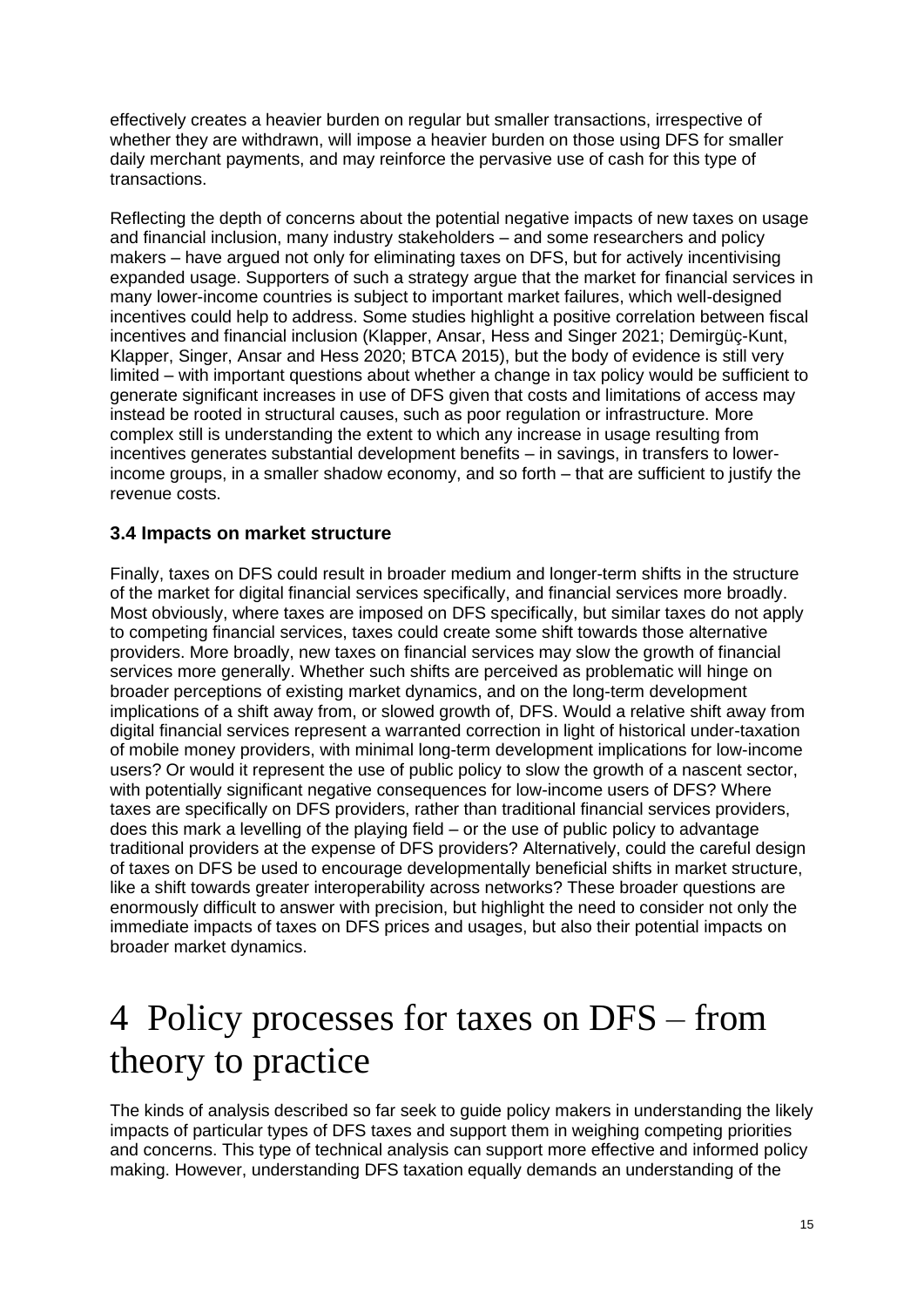policy processes through which DFS taxes are created. Tax policies are not simply a product of technical analysis of what might be 'best', but are equally the product of policy processes that are shaped by political interests and administrative needs and priorities.

Tax policies in practice may diverge from what a purely technical analysis suggests is 'best' in three key ways. Each figures centrally in debates around the taxation of DFS, and research can add significant value by better understanding these policy processes, how they shape outcomes and how outcomes may be strengthened.

First, decisions about tax policy and administration are often highly political, influenced by competing interests and political priorities. Taxes on DFS create winners and losers, which can depend on specific features of tax design. For example, traditional financial firms stand to benefit from taxes that only affect DFS providers, while dedicated DFS providers may favour taxes with broader coverage. Likewise, different DFS providers may favour different tax designs depending on the services that they offer, and the relative burdens that will result. Meanwhile, the COVID-19 pandemic has created new urgency around the need for revenue raising – with DFS taxes a potentially easy to access revenue source – while concerns about taxing the digital economy broadly may also create a political impetus to tax DFS. Understanding the intersection of political interests and tax design can shed important light on existing policies, and their future evolution.

Second, policy processes may depend in important ways on *who* is making policy, and *who*  is included in policy processes. For example, tax policy departments within the Ministry of Finance generally have a leading role in developing new taxes, but often lack financial sector experts in their teams. By contrast, central banks and financial sector departments may be well placed to contribute to aligning tax design with issues of financial sector development but may have limited appreciation for the concerns of tax agencies. Likewise, opening up the process to consultation with key stakeholders, including civil society organisations and industry players, can broaden understanding of potential impacts on customers and market development. Central to addressing the complexity and interconnectedness of the financial sector is adopting a comprehensive sectoral approach and leveraging coordination with key stakeholders inside and outside the government. However, tax agencies have often been wary of too much inclusion amidst fears – at least sometimes justified (Prichard 2015; Fairfield 2010) – that the formal and informal lobbying power of business actors may undermine their ability to make and enforce policy. In practice, industry groups and parts of civil society have argued that policy processes around the introduction of DFS taxes have often been comparatively rushed and coordination difficult to achieve, particularly in the context of pressure to meet urgent revenue needs. How can governments strike an effective balance between the need to move quickly and the importance of ensuring that policy processes have a broad view of the potential impacts of new taxes, while avoiding undue corporate influence?

Third, tax policy decisions are often also shaped by the interests and needs of tax administrations, whose preferences may be shaped by operational constraints – in terms of costs, access to information, their legal powers and professional skills – that impact on their ability to tax particular activities. Taxes on DFS are an administratively simple and convenient way of raising new revenues in contexts of significant resource constraints. While sector-specific taxes of this kind may not be theoretically best, in contexts of limited administrative capacity and major resource constraints tax measures that can raise revenue consistently, and in ways that are resistant to evasion and avoidance, can bring significant and positive social value (Kleven, Khan and Kaul 2016). Simplified taxes may also be an effective way of taxing 'hard-to-tax' firms that are otherwise able to engage in significant tax avoidance, often through the international tax system (Prichard and Moore 2018; Best, Brockmeyer, Klevem, Spinnewijn and Waseem 2015). In this context, what is the character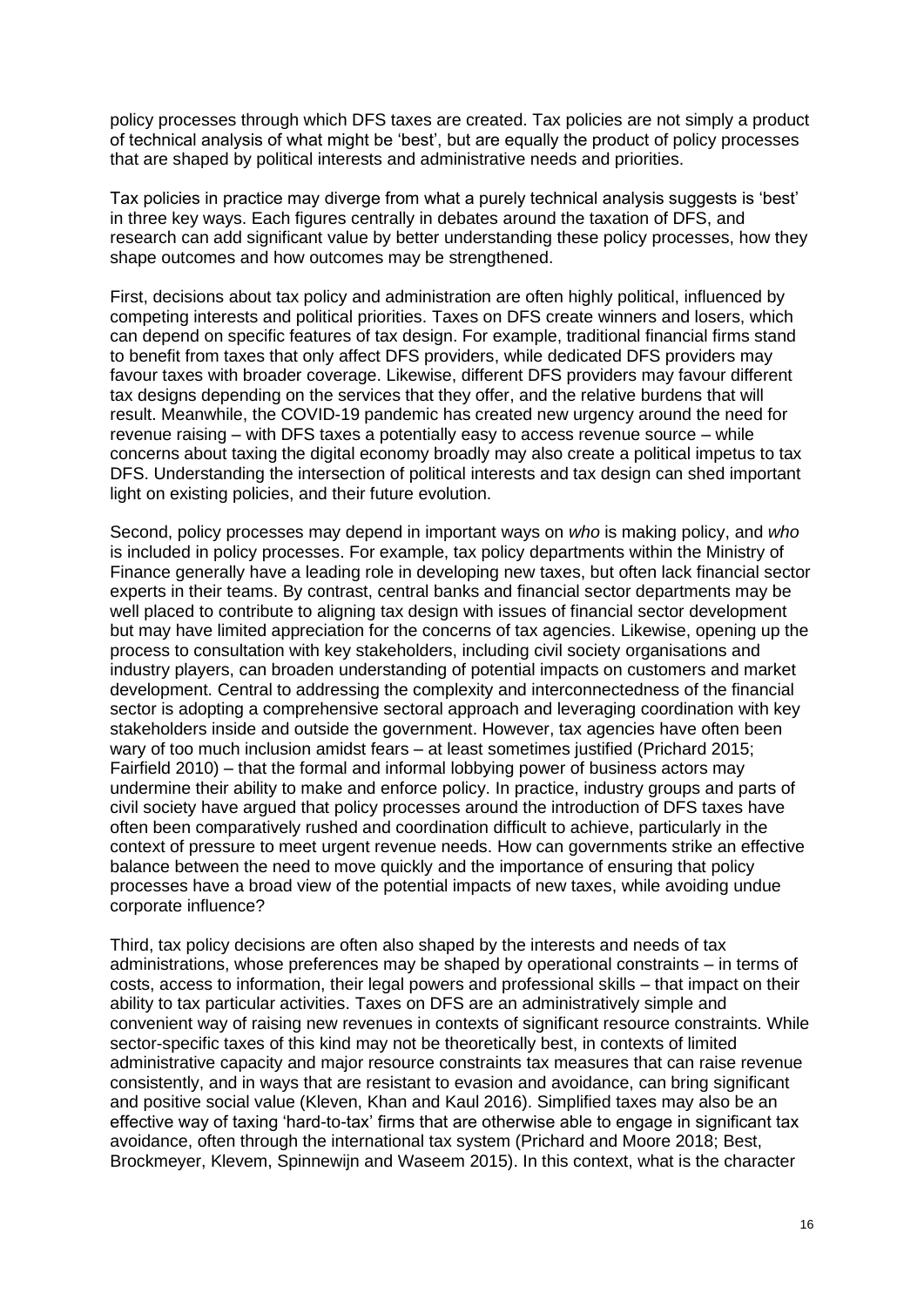of the operational constraints revenue authorities face in particular countries, and how might that shape both the justification for, and design of, such taxes?

Ideally, policy processes seek to make clear the trade-offs between different policy options and bring evidence to bear in shaping choices among those options. In practice, and for a host of reasons, policy processes may leave more limited space for such deliberation – and there is some evidence that this may have been particularly true of the sometimes rapid introduction of DFS taxes (Lees and Akol 2021). Moving forward, there is an opportunity for stronger evidence, as well as proactive efforts to use that evidence to support policy processes across countries (Wales and Wales 2012).

### Conclusions

A growing number of governments in LICs are advancing or considering the introduction of new taxes on DFS. At the time of writing this paper, Tanzania has just passed a new tax on money transfers, on top of the 15 per cent excise duty on fees already in force. The government of Bangladesh announced an increase in corporate taxation of mobile financial services from 30 per cent to 40 per cent, to equal the tax paid by banks and other financial institutions – only for that proposal to be reversed after an uproar among industry and civil society.

Intense debate around these taxes reflects the high stakes, as well as significant disagreements over the rationale for these taxes and their likely impacts. Governments are seeking new revenue sources amidst significant fiscal pressures, underpinned by a belief that existing service providers are under-taxed. By contrast, service providers and users argue that these taxes impose an undue burden on DFS services and providers, with the risk of imposing heavy burdens on lower-income groups via higher prices or reduced access to financial services.

Yet while the stakes are high, many of these taxes are being introduced at a time when there remains limited evidence about their impacts. There is a corresponding need for more detailed evidence around the impact of DFS on revenues and horizontal equity, end prices for users, users' behaviours and livelihoods (particularly those vulnerable segments with fewer financial options to choose from), and on broader market structure and development. With more evidence it will be possible to better understand the implications of new taxes across distinct groups and distinct financial services, assess the broader rationale for specific taxes on DFS, facilitate dialogue among different stakeholders and support evidence-based policy making more broadly.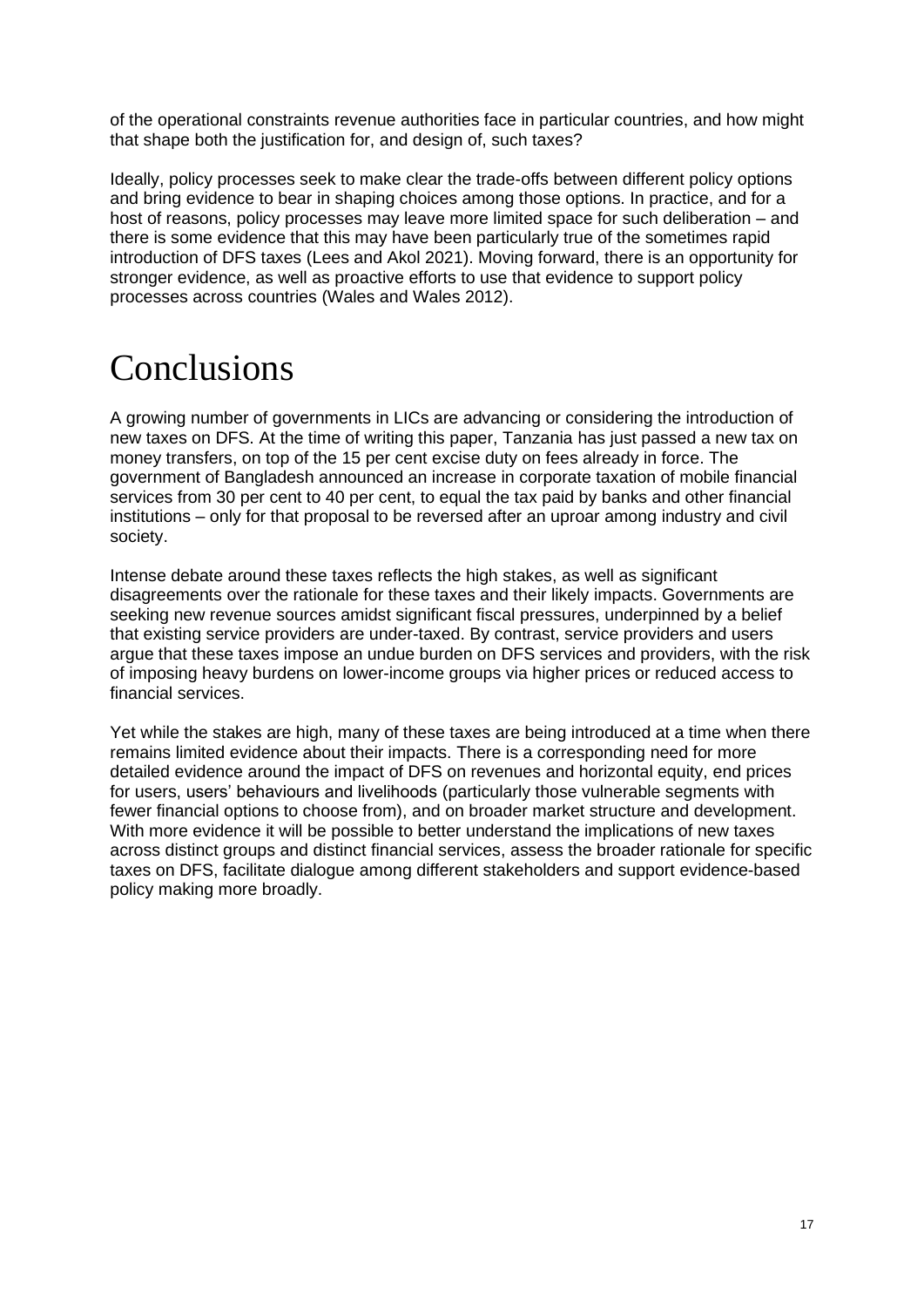### References

- Allen, F., Demirgüç-Kunt, A., Klapper, L. and Peria, M.S.M. (2016) 'The Foundations of Financial Inclusion: Understanding Ownership and Use of Formal Accounts', *Journal of Financial Intermediation* 27: 1-30
- Best, M., Brockmeyer, A., Klevem, H., Spinnewijn, J. and Waseem, M. (2015) 'Production Versus Revenue Efficiency with Limited Tax Capacity: Theory and Evidence from Pakistan', *Journal of Political Economy* 123.6: 1311–1355
- Bierer, L., Lukolyo, C., Kvaran, P. and Gillani, S. (2021) 'Impact of Mobile Money Taxation in Uganda', webinar, 28 July, PHB and UNCDF
- BTCA (2015) *An Inclusive Approach to Digital Payments Ecosystems: Accelerating the Transition from Cash Requires an Ecosystem Approach*, Working Paper, Better Than Cash Alliance, [https://www.betterthancash.org/explore-resources/an-inclusive](https://www.betterthancash.org/explore-resources/an-inclusive-approach-to-digital-payments-ecosystems-accelerating-the-transition-from-cash-requires-an-ecosystem-approach)[approach-to-digital-payments-ecosystems-accelerating-the-transition-from-cash](https://www.betterthancash.org/explore-resources/an-inclusive-approach-to-digital-payments-ecosystems-accelerating-the-transition-from-cash-requires-an-ecosystem-approach)[requires-an-ecosystem-approach.](https://www.betterthancash.org/explore-resources/an-inclusive-approach-to-digital-payments-ecosystems-accelerating-the-transition-from-cash-requires-an-ecosystem-approach)
- Clifford, K. (2020) *The Causes and Consequences of Mobile Money Taxation: An Examination of Mobile Money Transaction Taxes in Sub-Saharan Africa*, GSMA, [https://www.gsma.com/mobilefordevelopment/resources/the-causes-and](https://www.gsma.com/mobilefordevelopment/resources/the-causes-and-consequences-of-mobile-money-taxation-an-examination-of-mobile-money-transaction-taxes-in-sub-saharan-africa/)[consequences-of-mobile-money-taxation-an-examination-of-mobile-money-transaction](https://www.gsma.com/mobilefordevelopment/resources/the-causes-and-consequences-of-mobile-money-taxation-an-examination-of-mobile-money-transaction-taxes-in-sub-saharan-africa/)[taxes-in-sub-saharan-africa/](https://www.gsma.com/mobilefordevelopment/resources/the-causes-and-consequences-of-mobile-money-taxation-an-examination-of-mobile-money-transaction-taxes-in-sub-saharan-africa/)
- Demirgüç-Kunt, A., Klapper, L., Singer, D., Ansar, S. and Hess, J. (2020) 'The Global Findex Database 2017: Measuring Financial Inclusion and Opportunities to Expand Access to and Use of Financial Services', *The World Bank Economic Review* 34 (Supplement 1): S2–S8
- Demirgüç-Kunt, A., Klapper, L., Singer, D., Ansar, S. and Hess, J. (2018) *The Global Findex Database 2017: Measuring Financial Inclusion and the Fintech Revolution*, Washington, DC: World Bank
- Diamond, P.A. and Mirrlees, J.A. (1971) 'Optimal Taxation and Public Production I: Production Efficiency', *The American Economic Review* 61.1: 8–27
- Fairfield, T. (2010) 'Business Power and Tax Reform: Taxing Income and Profits in Chile and Argentina', *Latin American Politics and Society* 52.2: 37–71
- Fuchs, M., Musuku, T.B. and Symington, D. (2017) *Mobile Money Taxation: Policy Issues and Considerations for Pakistan and Tanzania*, Washington, DC: World Bank Group and Oxford Policy Management
- IMF (2010) *A Fair and Substantial Contribution by the Financial Sector: Final Report for the G-20*, Washington, DC: International Monetary Fund
- Klapper, L., Ansar, S., Hess, J. and Singer, D. (2021) *Findex Note 8*, Global Series: Financial Inclusion and Financial Regulation, World Bank
- Kleven, H., Khan, A. and Kaul, U. (2016) *Taxing to Develop: When Third Best is Best*, IGC Growth Brief Series 005, International Growth Center